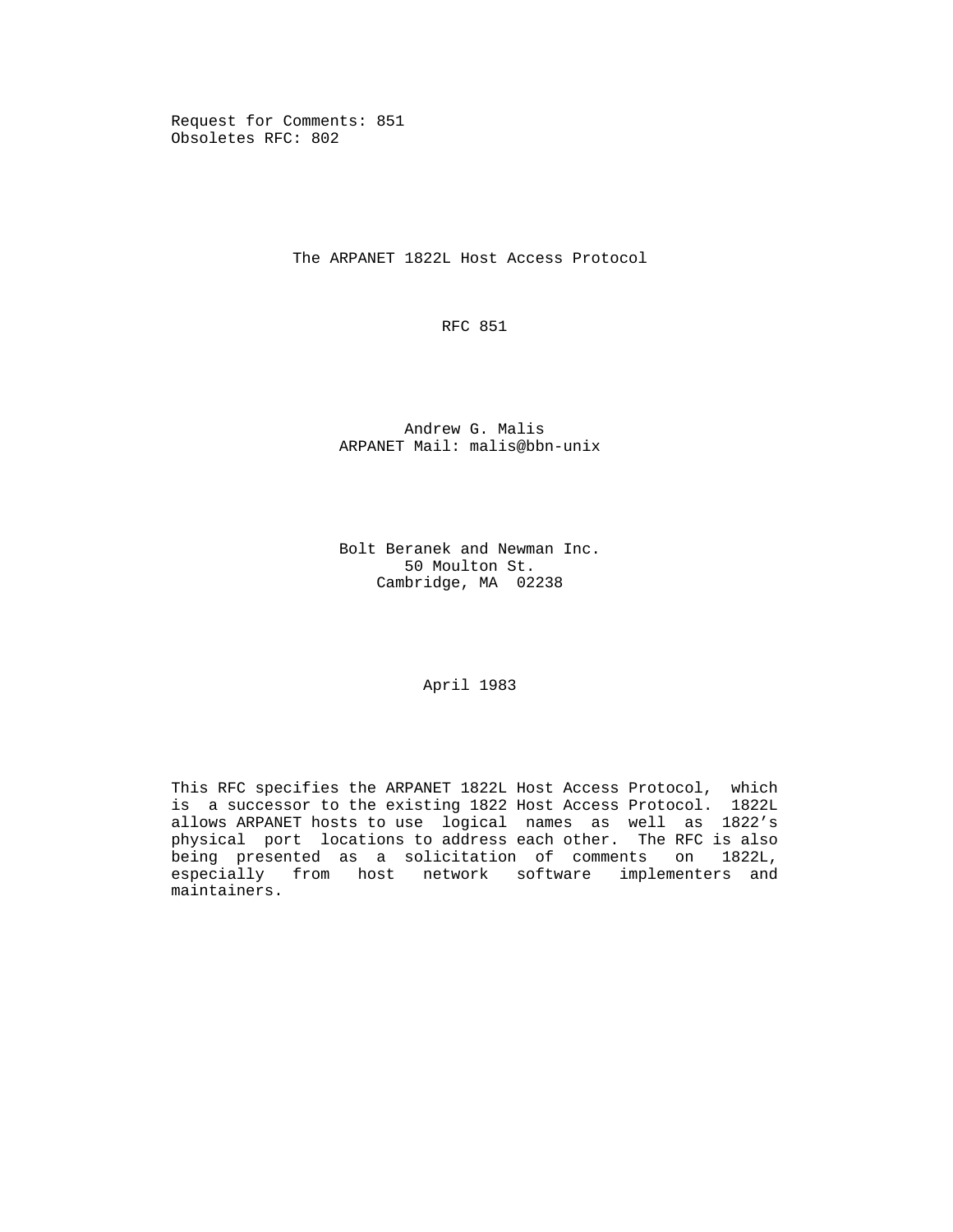# Table of Contents

| $INTRODUCTION \ldots \ldots \ldots \ldots \ldots \ldots \ldots \ldots \ldots \ldots \ldots \ldots \ldots 1$ |  |
|-------------------------------------------------------------------------------------------------------------|--|
| THE ARPANET 1822L HOST ACCESS PROTOCOL 4<br>$\mathfrak{D}$                                                  |  |
| 2.1                                                                                                         |  |
| 2.2                                                                                                         |  |
| 2.2.1<br>Authorization and Effectiveness 8                                                                  |  |
| 2.2.2<br>Translation Policies 11                                                                            |  |
| 2.2.3<br>Reporting Destination Host Downs 13                                                                |  |
| 2.2.4<br>1822L and 1822 Interoperability 16                                                                 |  |
| Uncontrolled Packets 18<br>2 <sup>2</sup>                                                                   |  |
| Establishing Host-IMP Communications 20<br>2.4                                                              |  |
| 2.5<br>Counting RFMS When Using 1822L 22                                                                    |  |
| 2.6                                                                                                         |  |
| 3<br>1822L LEADER FORMATS 27                                                                                |  |
| 3.1<br>Host-to-IMP 1822L Leader Format 28                                                                   |  |
| 3.2<br>IMP-to-Host 1822L Leader Format 35                                                                   |  |
| 4                                                                                                           |  |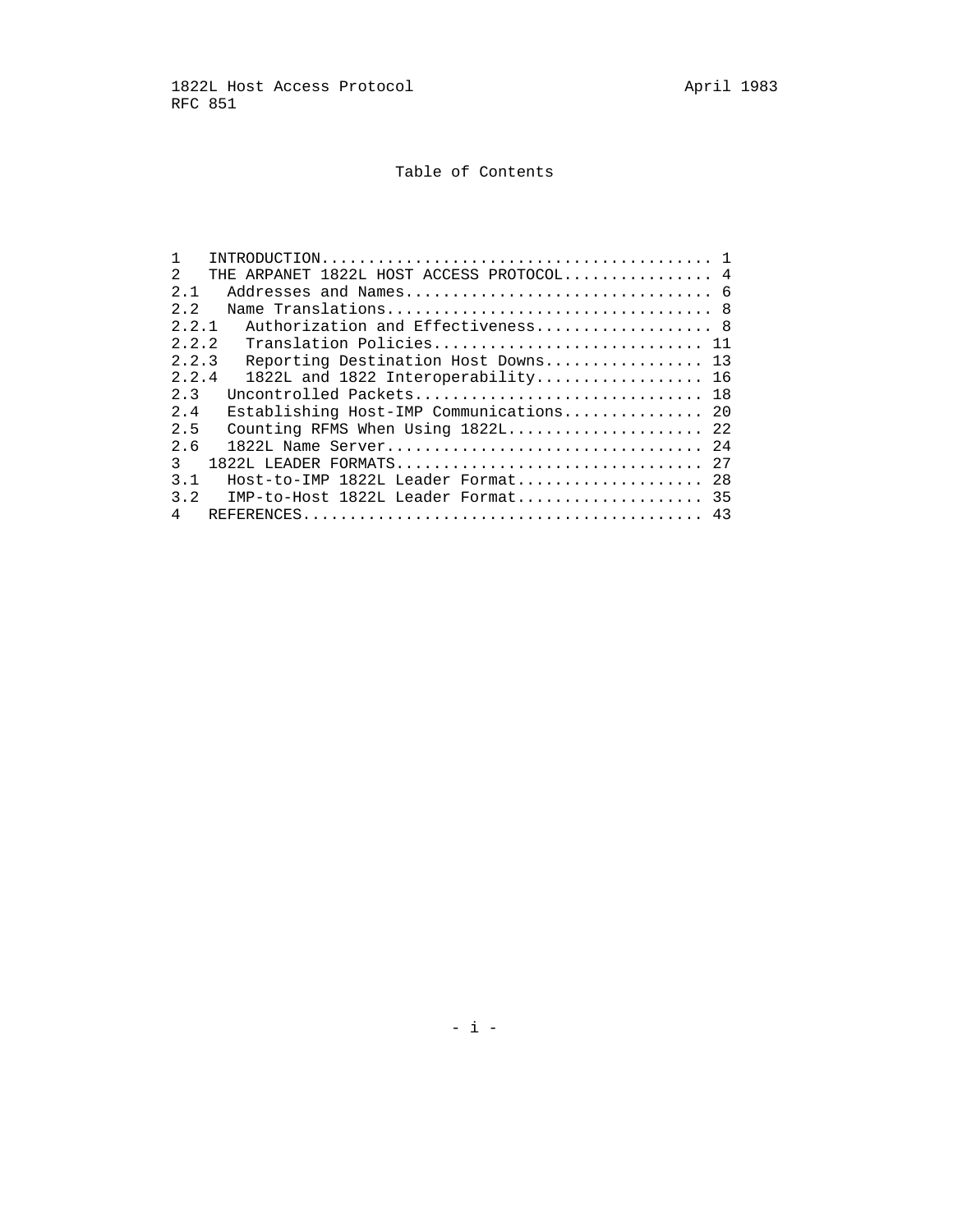# FIGURES

| Communications between different host types 17 |
|------------------------------------------------|
| Host-to-IMP 1822L Leader Format 28             |
|                                                |
| IMP-to-Host 1822L Leader Format 35             |
|                                                |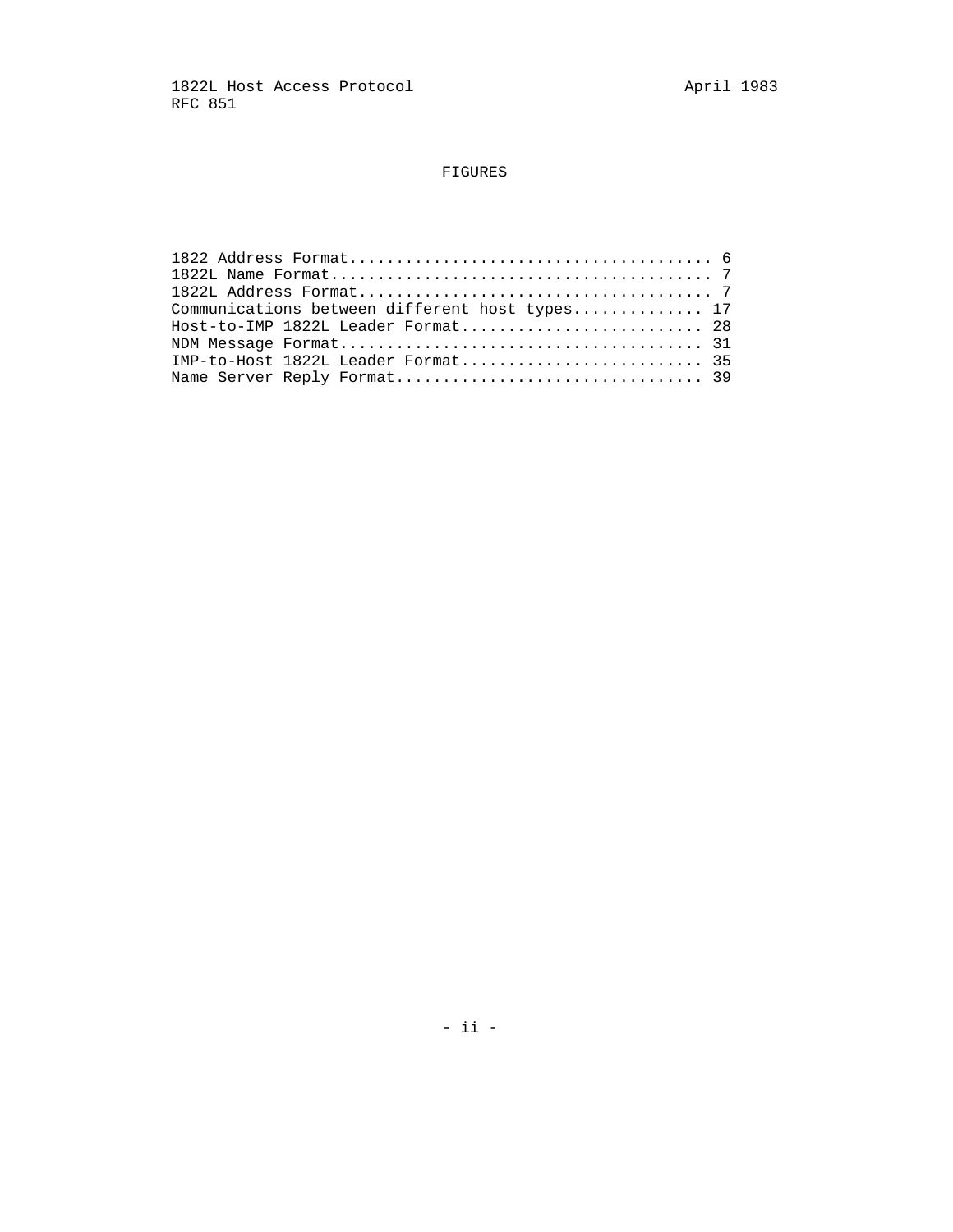#### 1 INTRODUCTION

 This RFC specifies the ARPANET 1822L Host Access Protocol, which will allow hosts to use logical addressing (i.e., host names that are independent of their physical location on the ARPANET) to communicate with each other. This new host access protocol is known as the ARPANET 1822L (for Logical) Host Access Protocol, and is a successor to the current ARPANET 1822 Host Access Protocol, which is described in sections 3.3 and 3.4 of BBN Report 1822 [1]. Although the 1822L protocol uses different Host-IMP leaders than the 1822 protocol, the IMPs will continue to support the 1822 protocol, and hosts using either protocol can readily communicate with each other (the IMPs will handle the translation automatically).

 There is one major restriction to the new 1822L protocol: it will be implemented in C/30 IMPs only, and will therefore only be usable by hosts connected to C/30 IMPs, as Honeywell and Pluribus IMPs do not have sufficient memory to hold the new programs and tables. This restriction also means that logical addressing cannot be used to identify a host on a non-C/30 IMP. While this is not a problem on the ARPANET, which only has C/30 IMPs, the restriction will apply if logical addressing is used on any network that mixes C/30 and non-C/30 IMPs.

- 1 -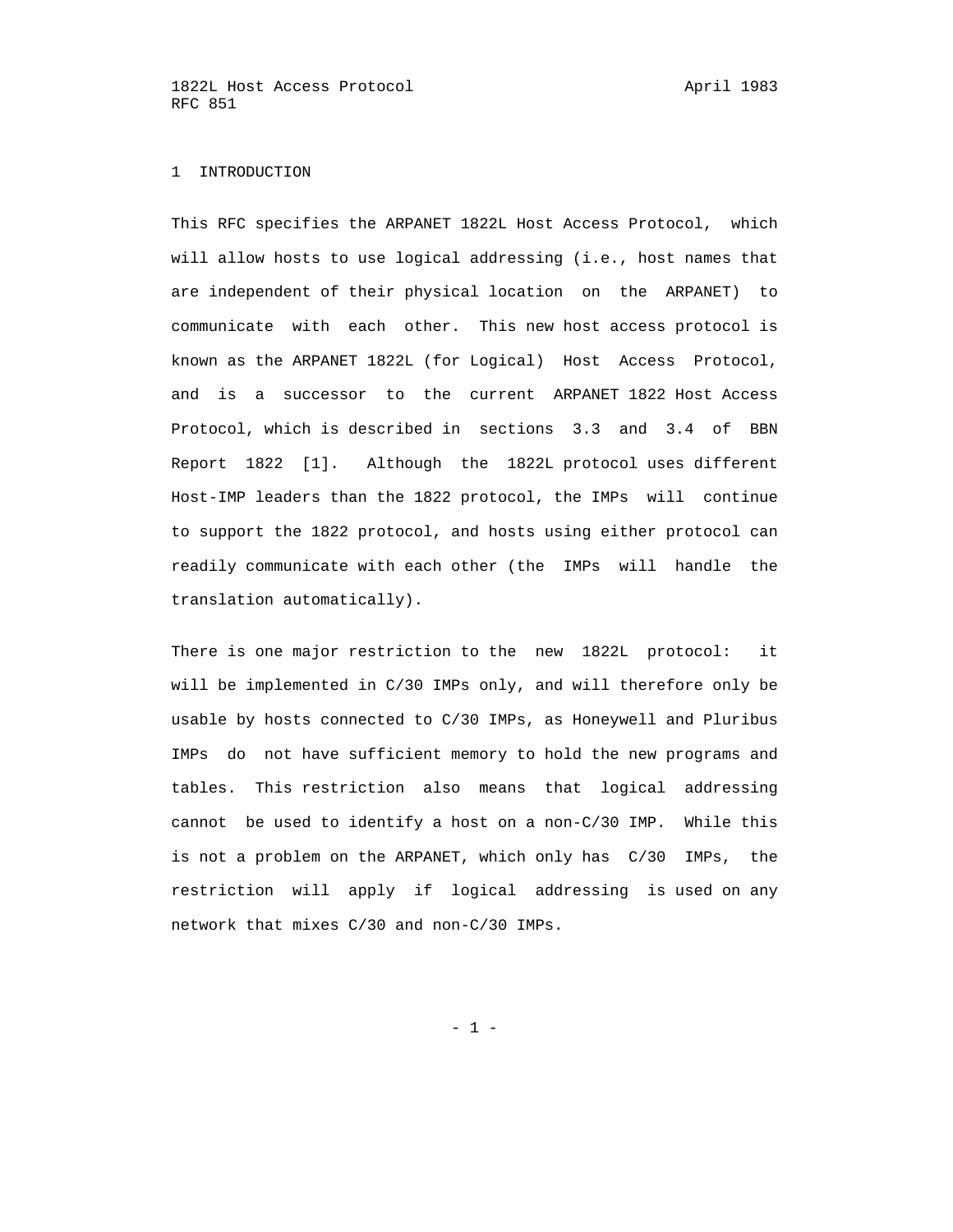The RFC's terminology is consistent with that used in Report 1822, and any new terms will be defined when they are first used. Familiarity with Report 1822 (section 3 in particular) is assumed. As could be expected, the RFC makes many references to Report 1822. As a result, it uses, as a convenient abbreviation, "see 1822(x)" instead of "please refer to Report 1822, section x, for further details".

 This RFC updates, and obsoletes, RFC 802. The changes from that RFC include:

- o The Short Blocking Feature, which had also been described in RFC 802, now has its own RFC, RFC 852 [2]. It was moved to its own RFC, since it is completely independent of logical addressing.
- o In section 2.2, descriptions of the three address selection policies and of host error handling have been added.
- o In section 2.3, the IMP's uncontrolled packet service has been further improved. This applies to hosts using 1822 as well as 1822L.
- o Pointers on using RFNM counting with 1822L have been added as section 2.5.

- 2 -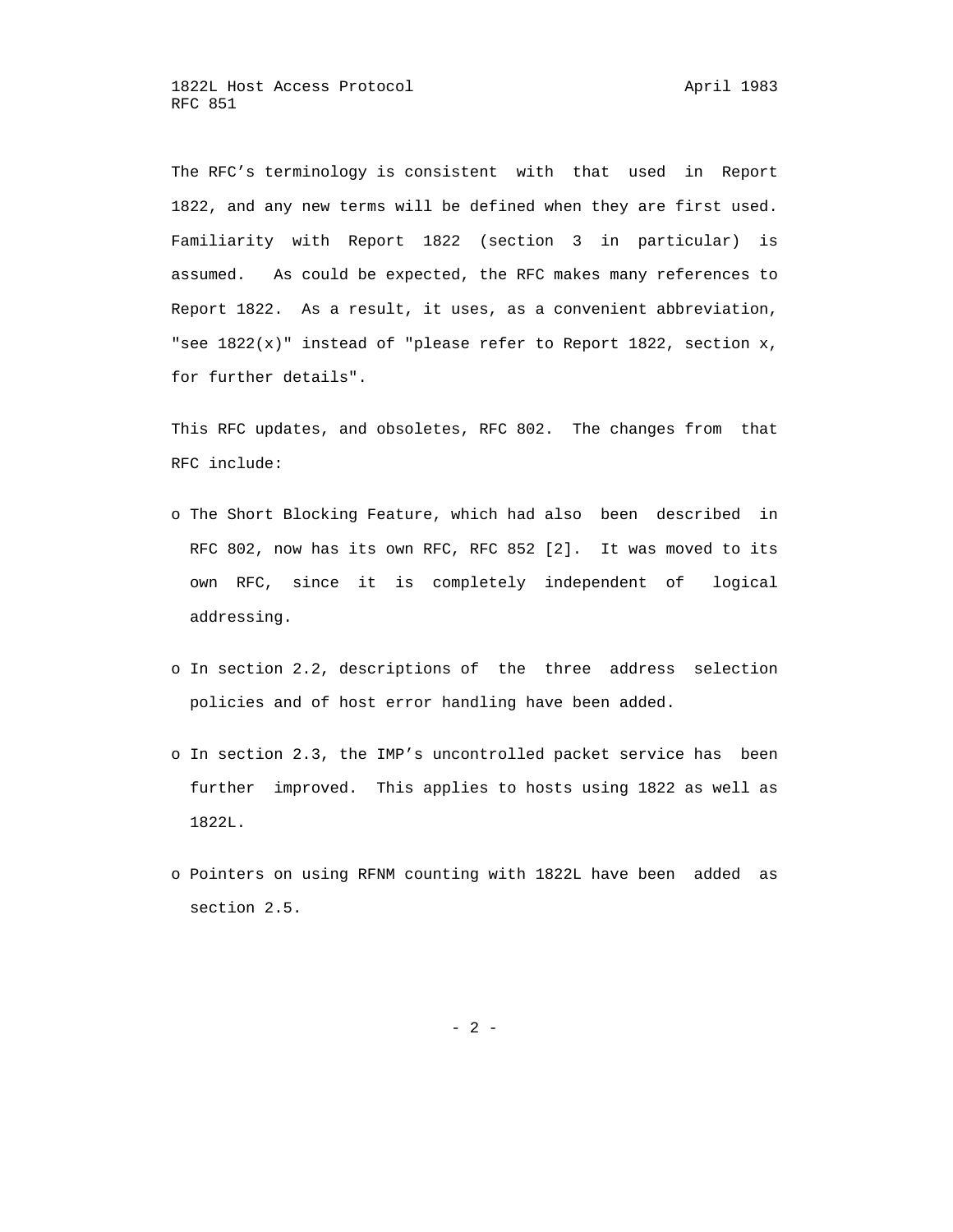- o Section 2.6 describes the new "1822L name server" in the IMP, which makes use of two new Host-to-IMP messages to allow hosts to do their own name-to-address mapping.
- o In section 3.2, the subtypes for the type 15 (1822L Name or Address Error) IMP-to-Host message have been changed.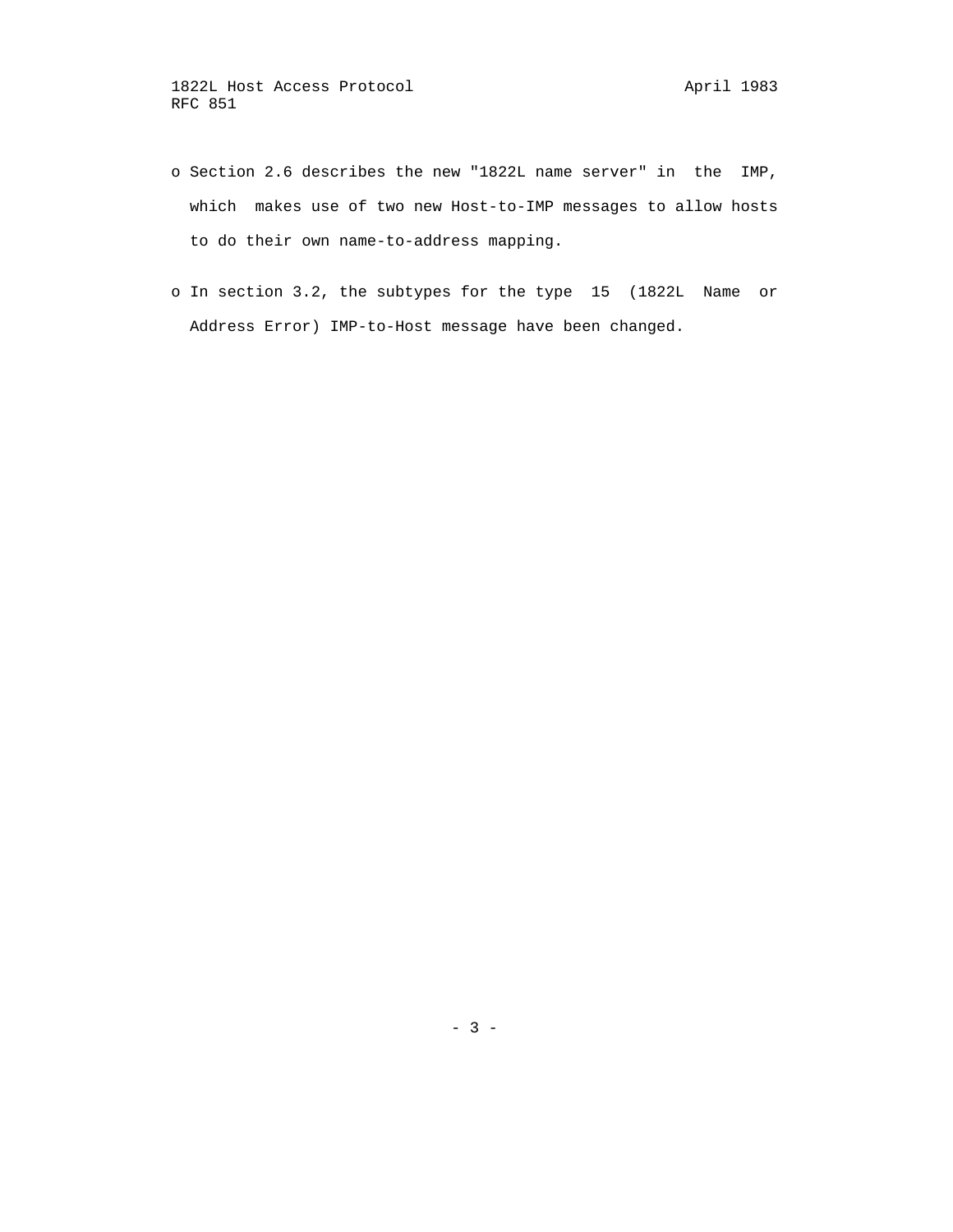2 THE ARPANET 1822L HOST ACCESS PROTOCOL

 The ARPANET 1822L Host Access Protocol allows a host to use logical addressing to communicate with other hosts on the ARPANET. Basically, logical addressing allows hosts to refer to each other using an 1822L name (see section 2.1) which is independent of a host's physical location in the network. IEN 183 (also published as BBN Report 4473) [3] gives the use of logical addressing considerable justification. Among the advantages it cites are:

- o The ability to refer to each host on the network by a name independent of its location on the network.
- o Allowing different hosts to share the same host port on a time-division basis.
- o Allowing a host to use multi-homing (where a single host uses more than one port to communicate with the network).
- o Allowing several hosts that provide the same service to share the same name.

 The main differences between the 1822 and 1822L protocols are the format of the leaders that are used to introduce messages between a host and an IMP, and the specification in those leaders of the source and/or destination host(s). Hosts have the choice of

- 4 -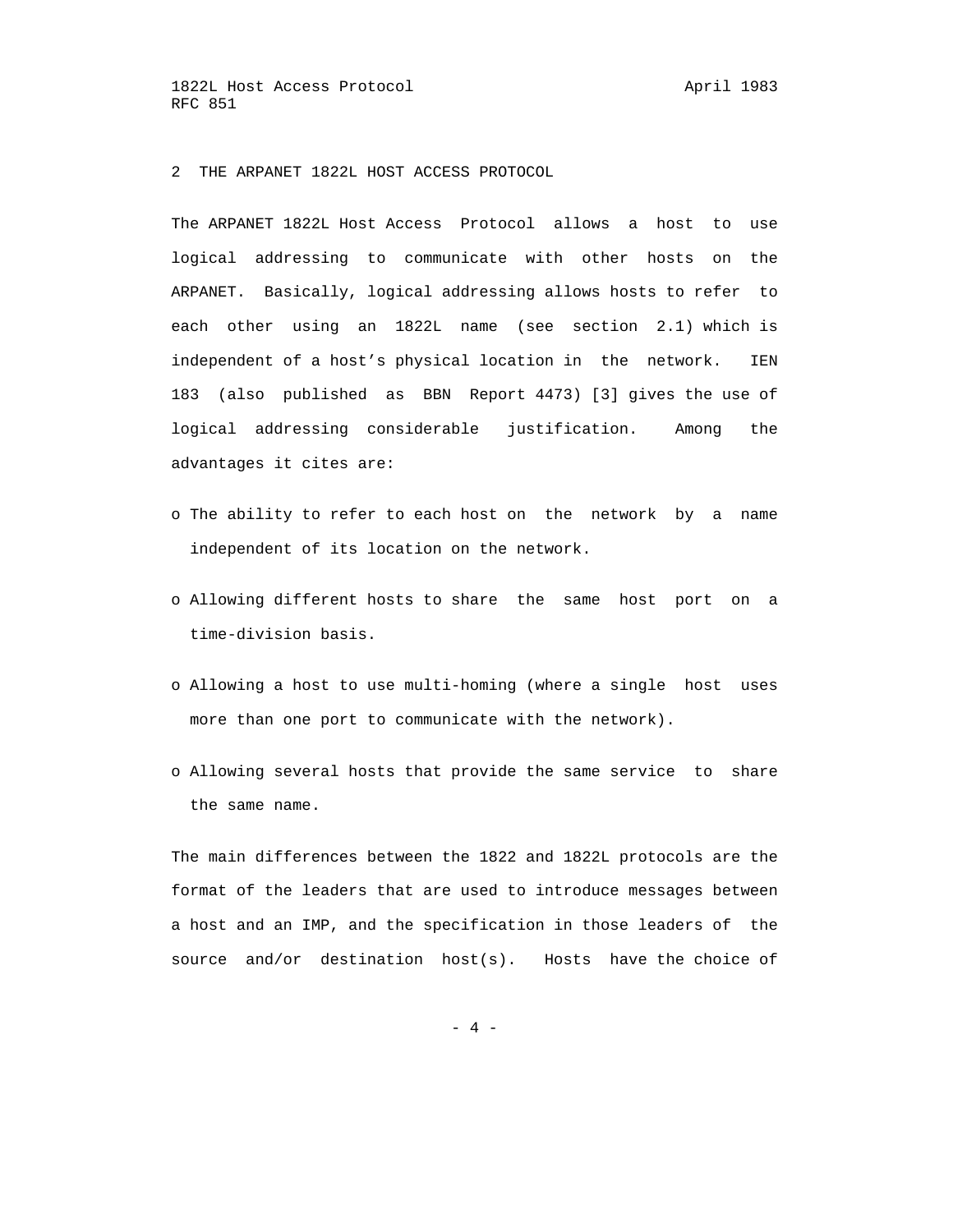using the 1822 or the 1822L protocol. When a host comes up on an IMP, it declares itself to be an 1822 host or an 1822L host by the type of NOP message (see section 3.1) it uses. Once up, hosts can switch from one protocol to the other by issuing an appropriate NOP. Hosts that do not use the 1822L protocol will still be addressable by and can communicate with hosts that do, and vice-versa.

 Another difference between the two protocols is that the 1822 leaders are symmetric, while the 1822L leaders are not. The term symmetric means that in the 1822 protocol, the exact same leader format is used for messages in both directions between the hosts and IMPs. For example, a leader sent from a host over a cable that was looped back onto itself (via a looping plug or faulty hardware) would arrive back at the host and appear to be a legal message from a real host (the destination host of the original message). In contrast, the 1822L headers are not symmetric, and a host can detect if the connection to its IMP is looped by receiving a message with the wrong leader format. This allows the host to take appropriate action upon detection of the loop.

- 5 -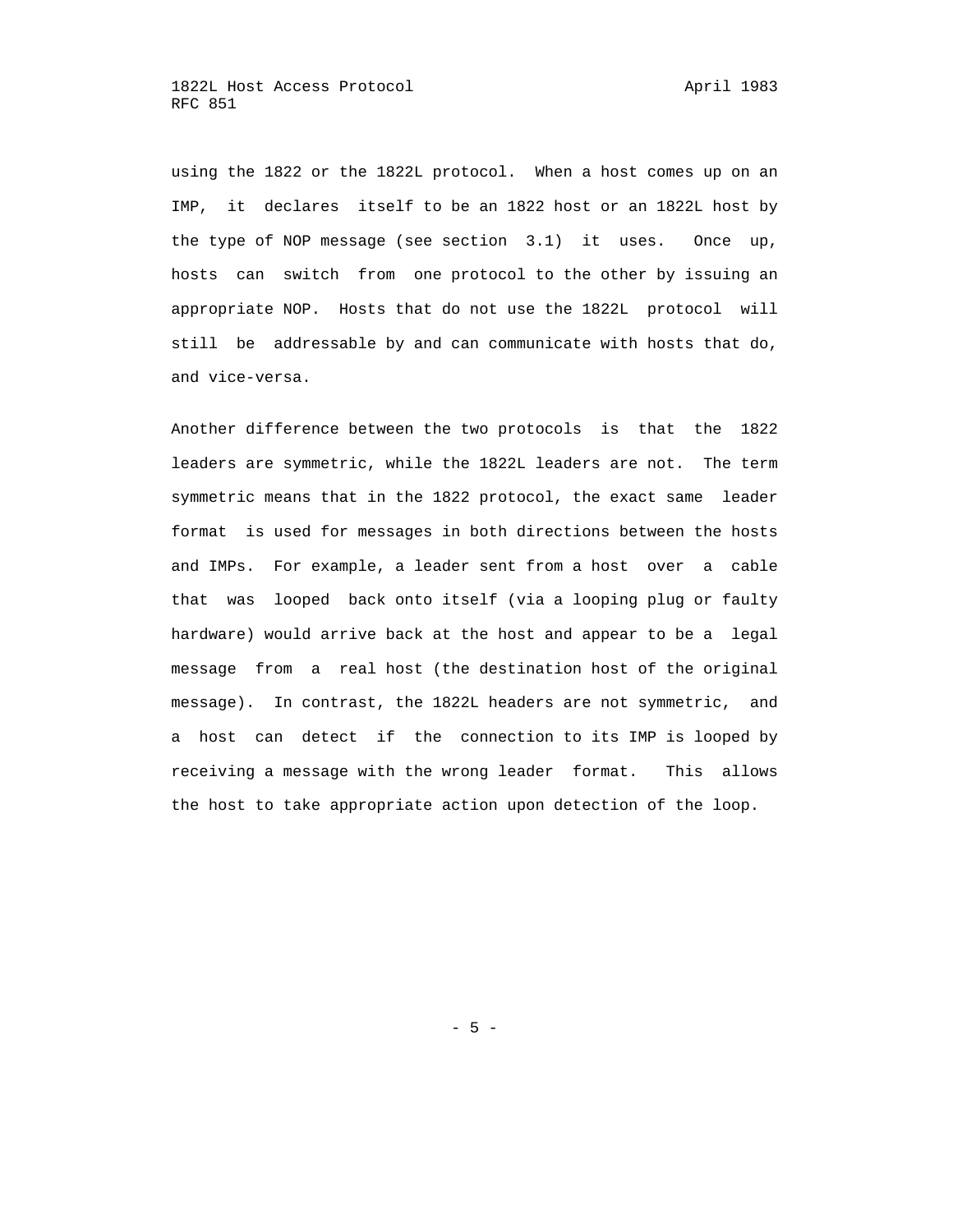# 2.1 Addresses and Names

 The 1822 protocol defines one form of host specification, and the 1822L protocol defines two additional ways to identify network hosts. These three forms are 1822 addresses, 1822L names, and 1822L addresses.

 1822 addresses are the 24-bit host addresses found in 1822 leaders. They have the following format:



Figure 1. 1822 Address Format

 These fields are quite large, and the ARPANET will never use more than a fraction of the available address space. 1822 addresses are used in 1822 leaders only.

 1822L names are 16-bit unsigned numbers that serve as a logical identifier for one or more hosts. 1822L names have a much simpler format:

 $- 6 -$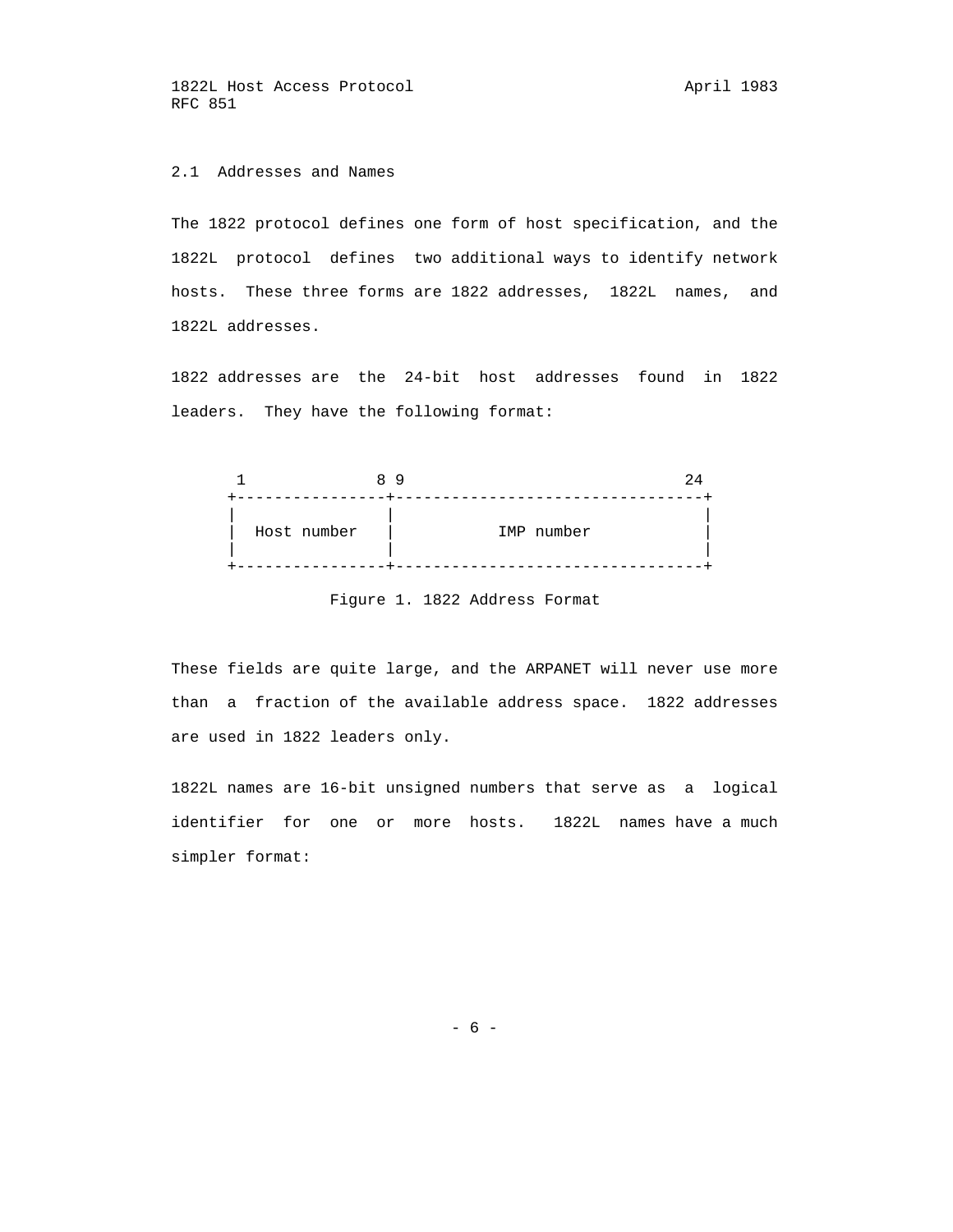

Figure 2. 1822L Name Format

 The 1822L names are just 16-bit unsigned numbers, except that bits 1 and 2 are not both zeros (see below). This allows over 49,000 hosts to be specified.

 1822 addresses cannot be used in 1822L leaders, but there may be a requirement for an 1822L host to be able to address a specific physical host port or IMP fake host. 1822L addresses are used for this function. 1822L addresses form a subset of the 1822L name space, and have both bits 1 and 2 off.



Figure 3. 1822L Address Format

 This format allows 1822L hosts to directly address hosts 0-63 at IMPs 1-255 (IMP 0 does not exist). Note that the highest host

- 7 -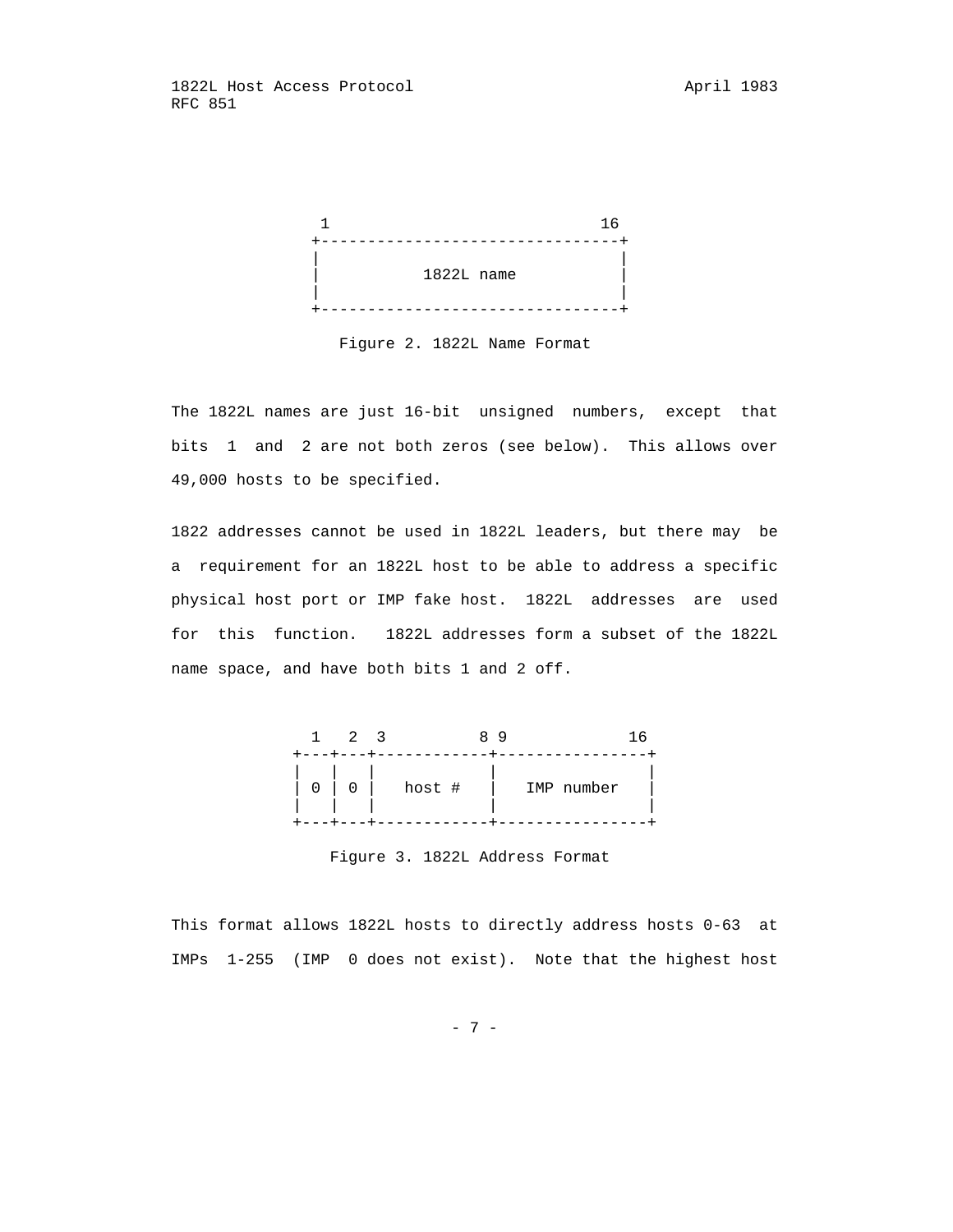numbers are reserved for addressing the IMP's internal fake hosts. At this writing, the IMP has seven fake hosts, so host numbers 57-63 address the IMP fake hosts, while host numbers 0-56 address real hosts external to the IMP. As the number of IMP fake hosts changes, this boundary point will also change.

## 2.2 Name Translations

 There are a number of factors that determine how an 1822L name is translated by the IMP into a physical address on the network. These factors include which translations are legal; in what order different translations for the same name should be attempted; which legal translations shouldn't be attempted because a particular host port is down; and the interoperability between 1822 and 1822L hosts. These issues are discussed in the following sections.

## 2.2.1 Authorization and Effectiveness

 Every host on a C/30 IMP, regardless of whether it is using the 1822 or 1822L protocol to access the network, can have one or more 1822L names (logical addresses). Hosts using 1822L can then use these names to address the hosts in the network independent of their physical locations. Because of the implementation

- 8 -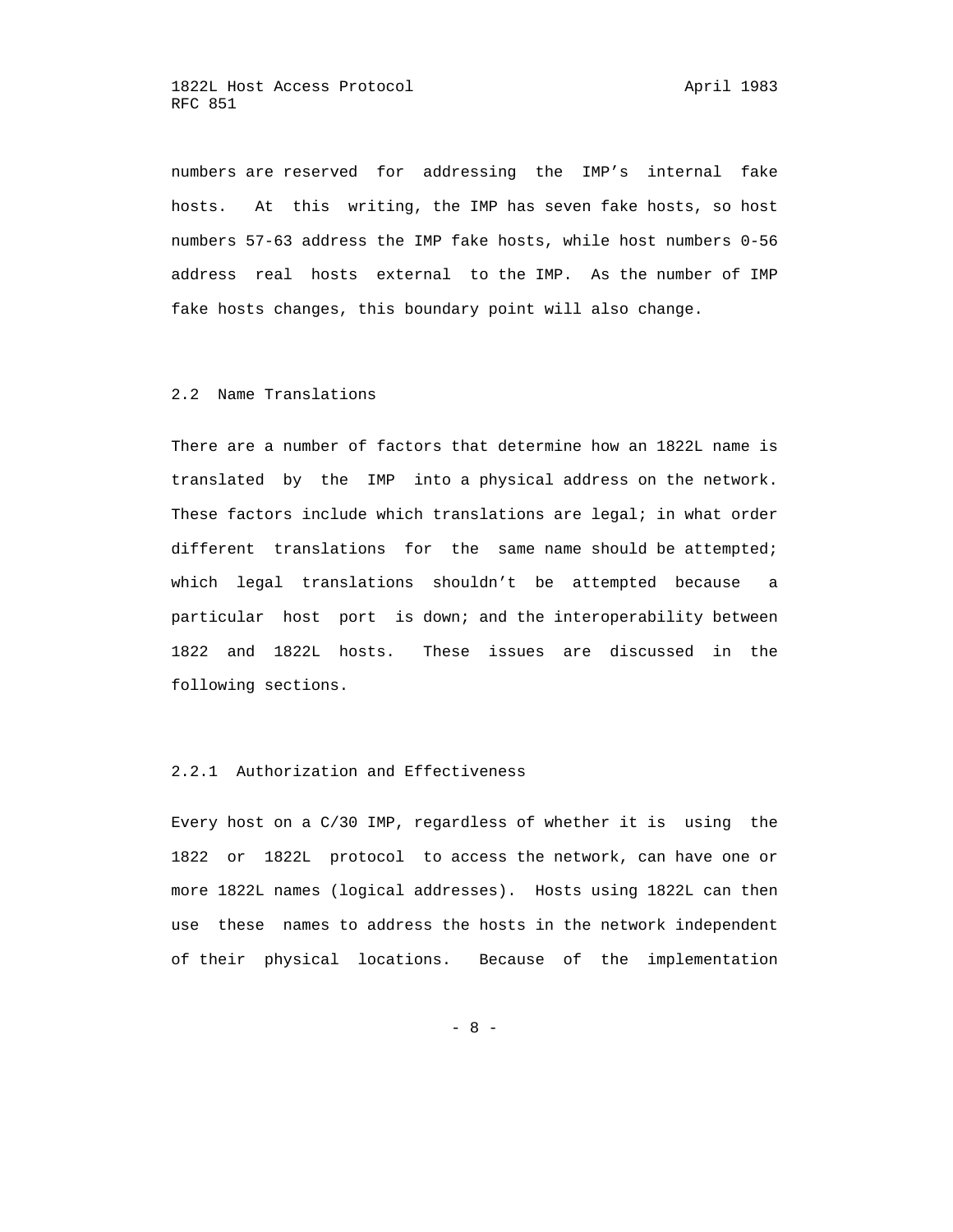constraints mentioned in the introduction, hosts on non-C/30 IMPs cannot be assigned 1822L names. To circumvent this restriction, however, 1822L hosts can also use 1822L addresses to access all of the other hosts.

 At this point, several questions arise: How are these names assigned, how do they become known to the IMPs (so that translations to physical addresses can be made), and how do the IMPs know which host is currently using a shared port? To answer each question in order:

 Names are assigned by a central network administrator. When each name is created, it is assigned to a host (or a group of hosts) at one or more specific host ports. The host(s) are allowed to reside at those specific host ports, and nowhere else. If a host moves, it will keep the same name, but the administrator has to update the central database to reflect the new host port. Changes to this database are distributed to the IMPs by the Network Operations Center (NOC). For a while, the host may be allowed to reside at either of (or both) the new and old ports. Once the correspondence between a name and one or more hosts ports where it may be used has been made official by the administrator, that name is said to be authorized. 1822L addresses, which actually refer to physical host ports, are always authorized in this sense.

- 9 -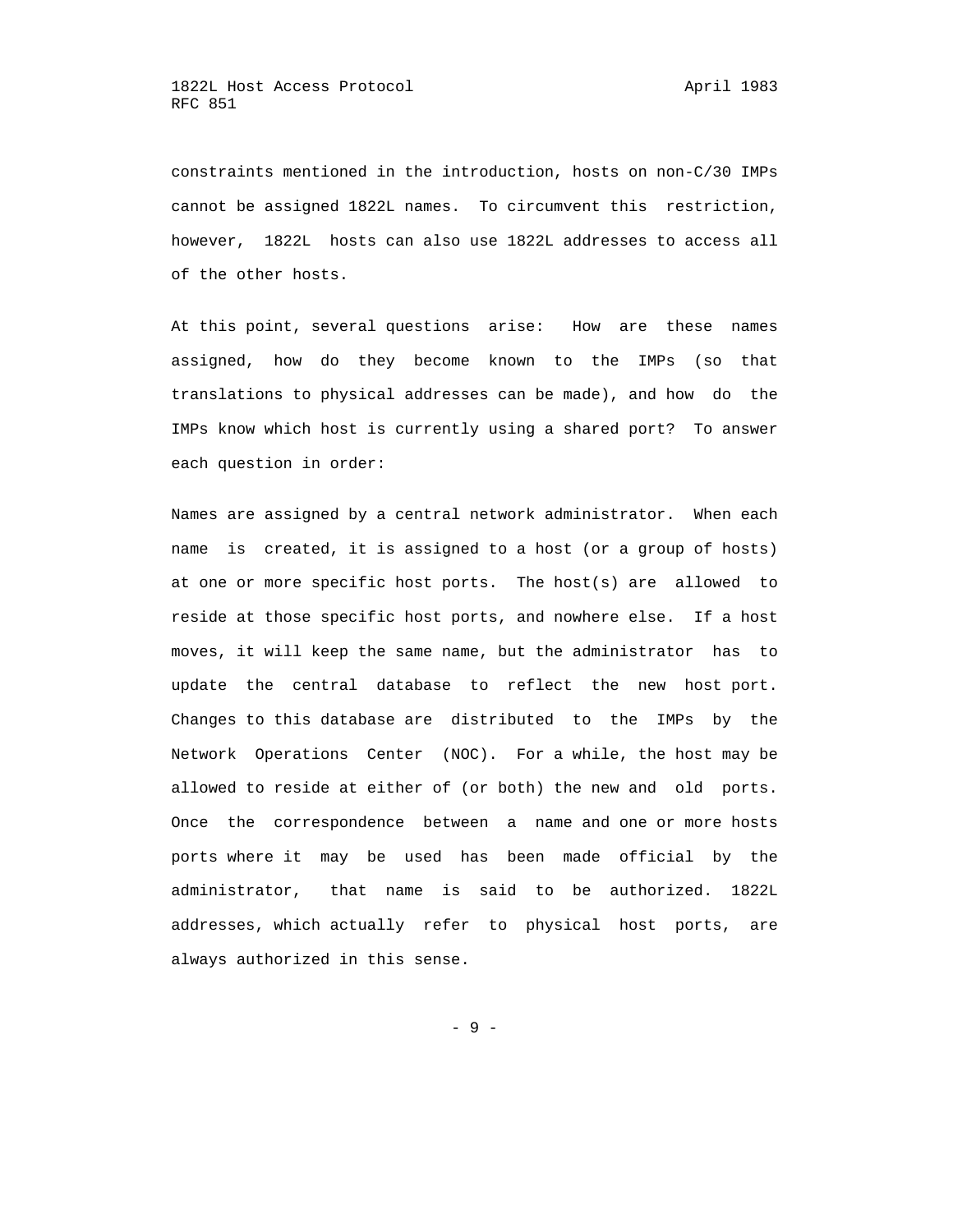Once a host has been assigned one or more names, it has to let the IMPs know where it is and what name(s) it is using. There are two cases to consider, one for 1822L hosts and another for 1822 hosts. The following discussion only pertains to hosts on C/30 IMPs.

 When an IMP sees an 1822L host come up on a host port, the IMP has no way of knowing which host has just come up (several hosts may share the same port, or one host may prefer to be known by different names at different times). This requires the host to declare itself to the IMP before it can actually send and receive messages. This function is performed by a new host-to-IMP message, the Name Declaration Message (NDM), which lists the names that the host would like to be known by. The IMP checks its tables to see if each of the names is authorized, and sends an NDM Reply to the host saying which names were actually authorized and can now be used for sending and receiving messages (i.e., which names are effective). A host can also use an NDM message to change its list of effective names (it can add to and delete from the list) at any time. The only constraint on the host is that any names it wishes to use can become effective only if they are authorized.

 In the second case, if a host comes up on a C/30 IMP using the 1822 protocol, the IMP automatically makes the first name the IMP

 $- 10 -$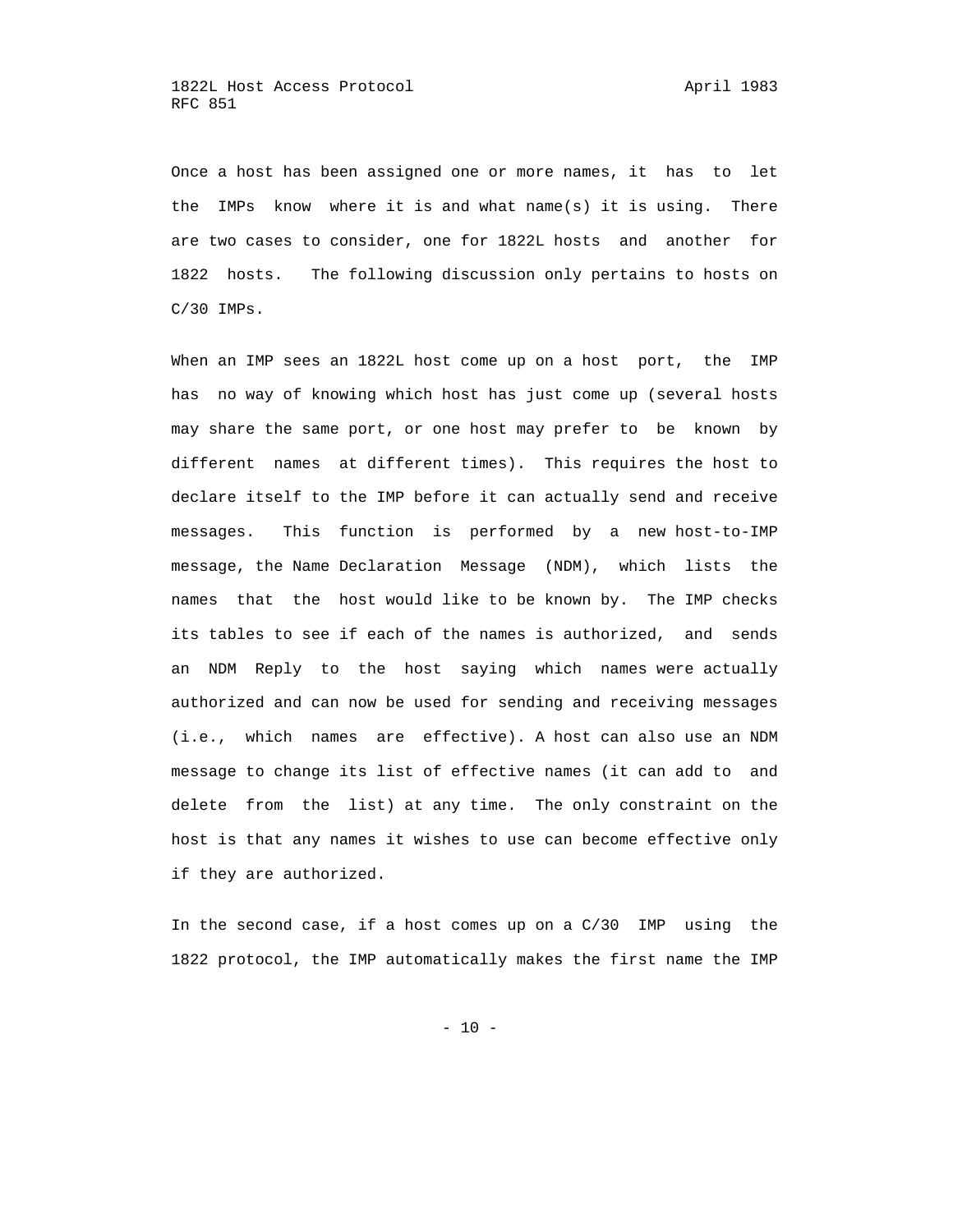finds in its tables for that host become effective. Thus, even though the host is using the 1822 protocol, it can still receive messages from 1822L hosts via its 1822L name. Of course, it can also receive messages from an 1822L host via its 1822L address as well. (Remember, the distinction between 1822L names and addresses is that the addresses correspond to physical locations on the network, while the names are strictly logical identifiers). The IMPs translate between the different leaders and send the proper leader in each case (see section 2.2.4).

 The third question above has by now already been answered. When an 1822L host comes up, it uses the NDM message to tell the IMP which host it is (which names it is known by). Even if this is a shared port, the IMP knows which host is currently connected.

 Whenever a host goes down, its names automatically become non effective. When it comes back up, it has to make them effective again.

## 2.2.2 Translation Policies

 Several hosts can share the same 1822L name. If more than one of these hosts is up at the same time, any messages sent to that 1822L name will be delivered to just one of the hosts sharing that name, and a RFNM will be returned as usual. However, the

 $- 11 -$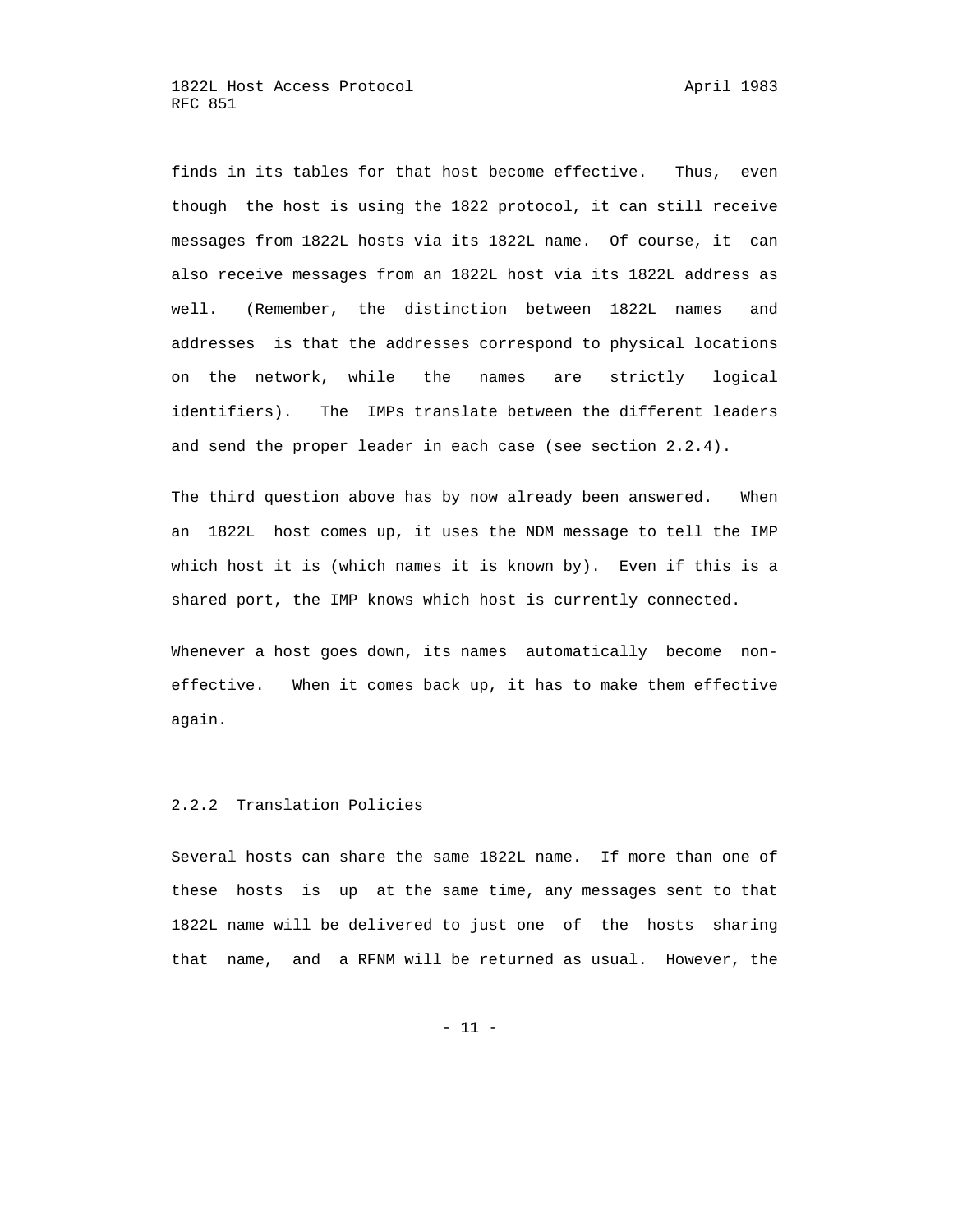sending host will not receive any indication of which host received the message, and subsequent messages to that name are not guaranteed to be sent to the same host. Typically, hosts providing exactly the same service could share the same 1822L name in this manner.

 Similarly, when a host is multi-homed, the same 1822L name may refer to more than one host port (all connected to the same host). If the host is up on only one of those ports, that port will be used for all messages addressed to the host. However, if the host were up on more than one port, the message would be delivered over just one of those ports, and the subnet would choose which port to use. This port selection could change from message to message. If a host wanted to insure that certain messages were delivered to it on specific ports, these messages could use either the port's 1822L address or a specific 1822L name that referred to that port alone.

 Three different address selection policies are available for the name mapping process. When translated, each name uses one of the three policies (the policy is pre-determined on a per-name basis). The three policies are:

 o Attempt each translation in the order in which the physical addresses are listed in the IMP's translation tables, to find

- 12 -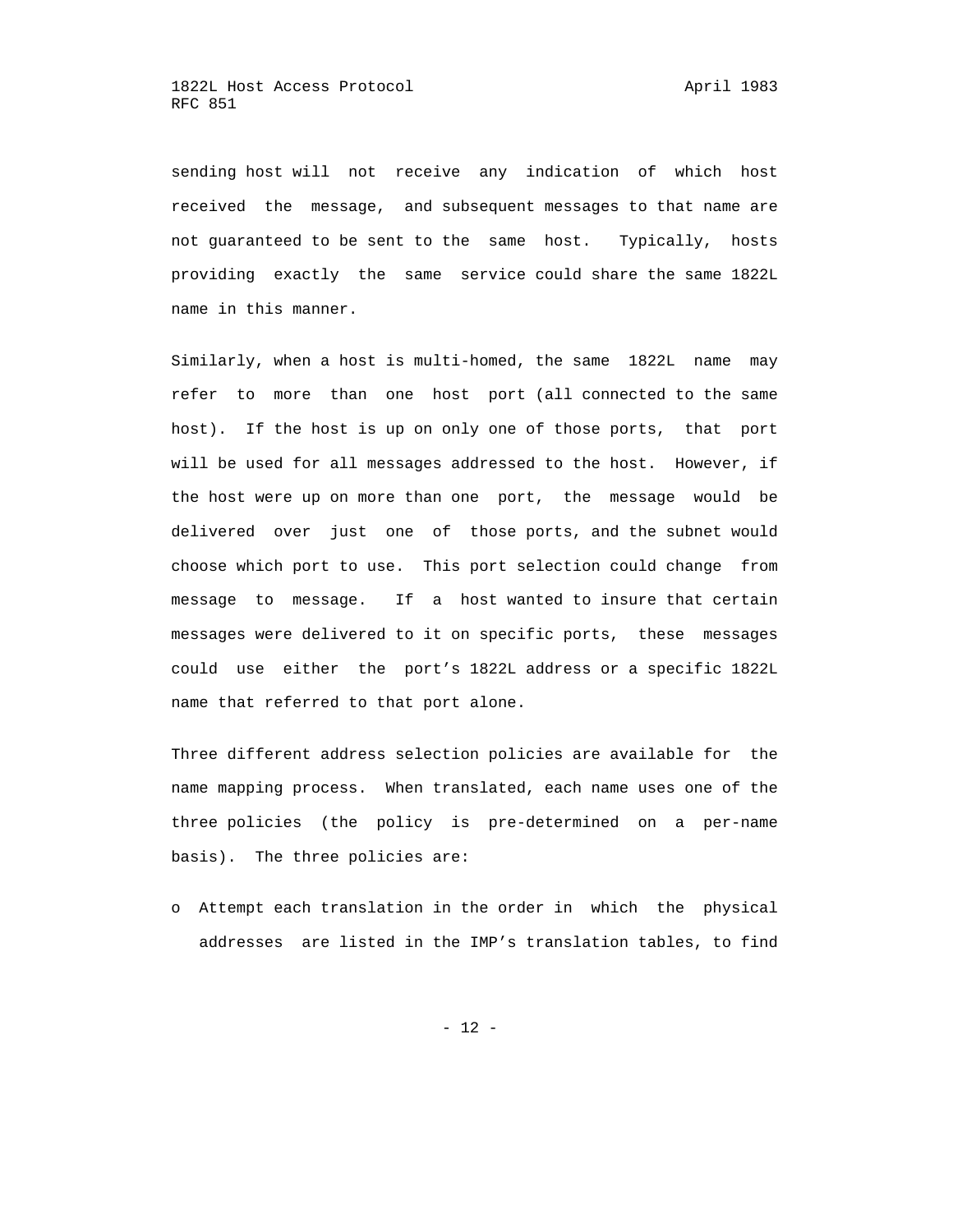the first reachable physical host address. This list is always searched from the top whenever an uncontrolled packet is to be sent or an end-to-end connection has to be created. This is the most commonly used policy.

- o Selection of the closest physical address, which uses the IMP's routing tables to find the translation to the destination IMP with the least delay path.
- o Use load leveling. This is similar to the second policy, but differs in that searching the address list for a valid translation starts at the address following where the previous translation search ended. This attempts to spread out the load from any one IMP's hosts to the various host ports associated with a particular name. Note that this is NOT network-wide load leveling, which would require a distributed algorithm and tables.

## 2.2.3 Reporting Destination Host Downs

 As was explained in report 1822, and as will be discussed in greater detail in section 2.5, whenever regular messages are sent by a host, the IMP opens a subnetwork connection to each destination host from the source host. A connection will stay open at least as long as there are any outstanding (un-RFNMed)

 $- 13 -$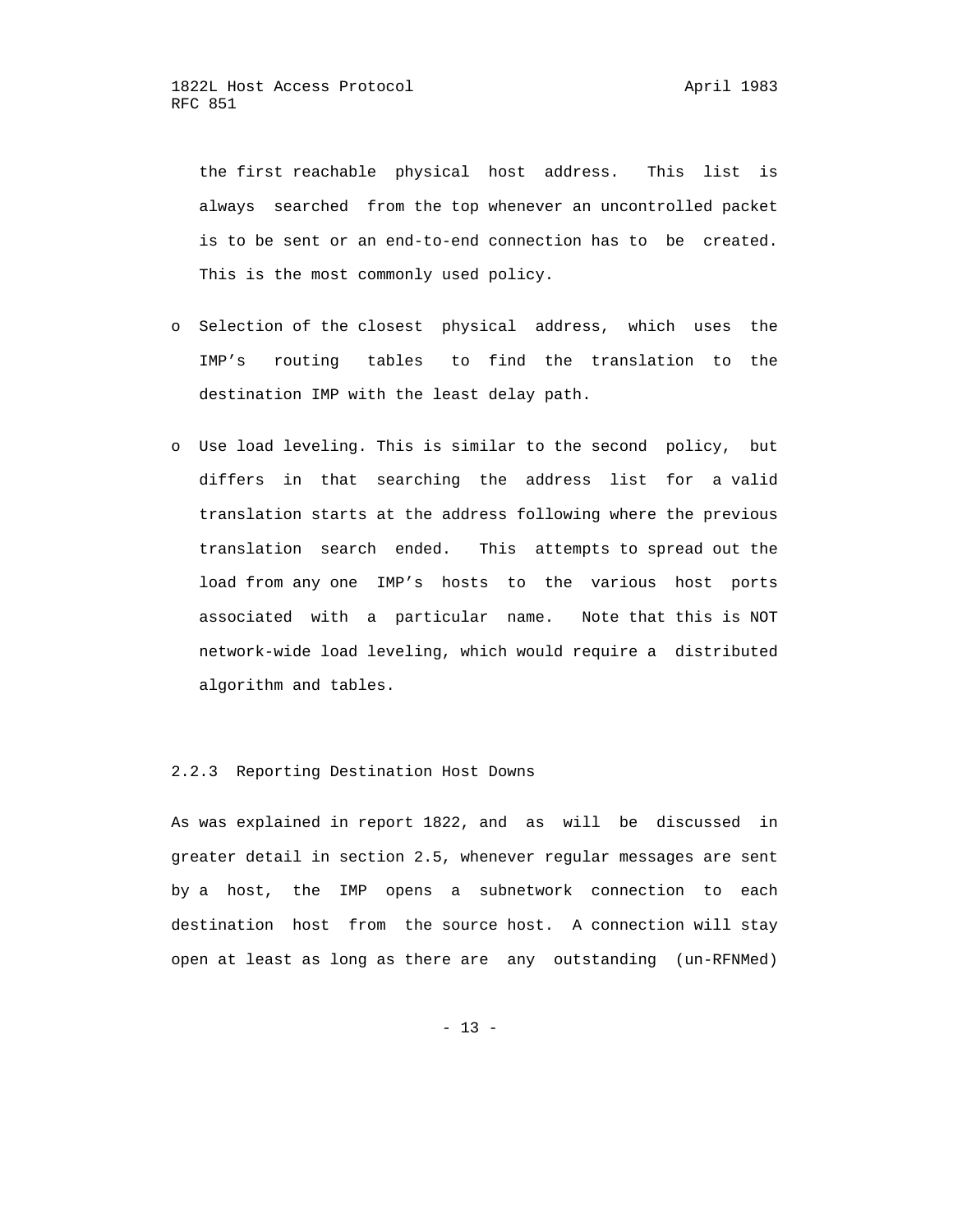messages using it and both the source and destination hosts stay up.

 However, the destination host may go down for some reason during the lifetime of a connection. If the host goes down while there are no outstanding messages to it in the network, then the connection is closed and no other action is taken until the source host submits the next message for that destination. At that time, ONE of the following events will occur:

- A1. If 1822 or an 1822L address is being used to specify the destination host, then the source host will receive a type 7 (Destination Host Dead) message from the IMP.
- A2. If an 1822L name is being used to specify the destination host, and the name maps to only one authorized host port, then a type 7 message will also be sent to the source host.
- A3. If an 1822L name is being used to specify the destination host, and the name maps to more than one authorized host port, then the IMP attempts to open a connection to another authorized and effective host port for that name. If no such connection can be made, the host will receive a type 15 (1822L Name or Address Error), subtype 5 (no effective translations) message (see section 3.2). Note that a type 7 message cannot be returned to the source host, since type 7 messages refer to a particular destination host port, and

- 14 -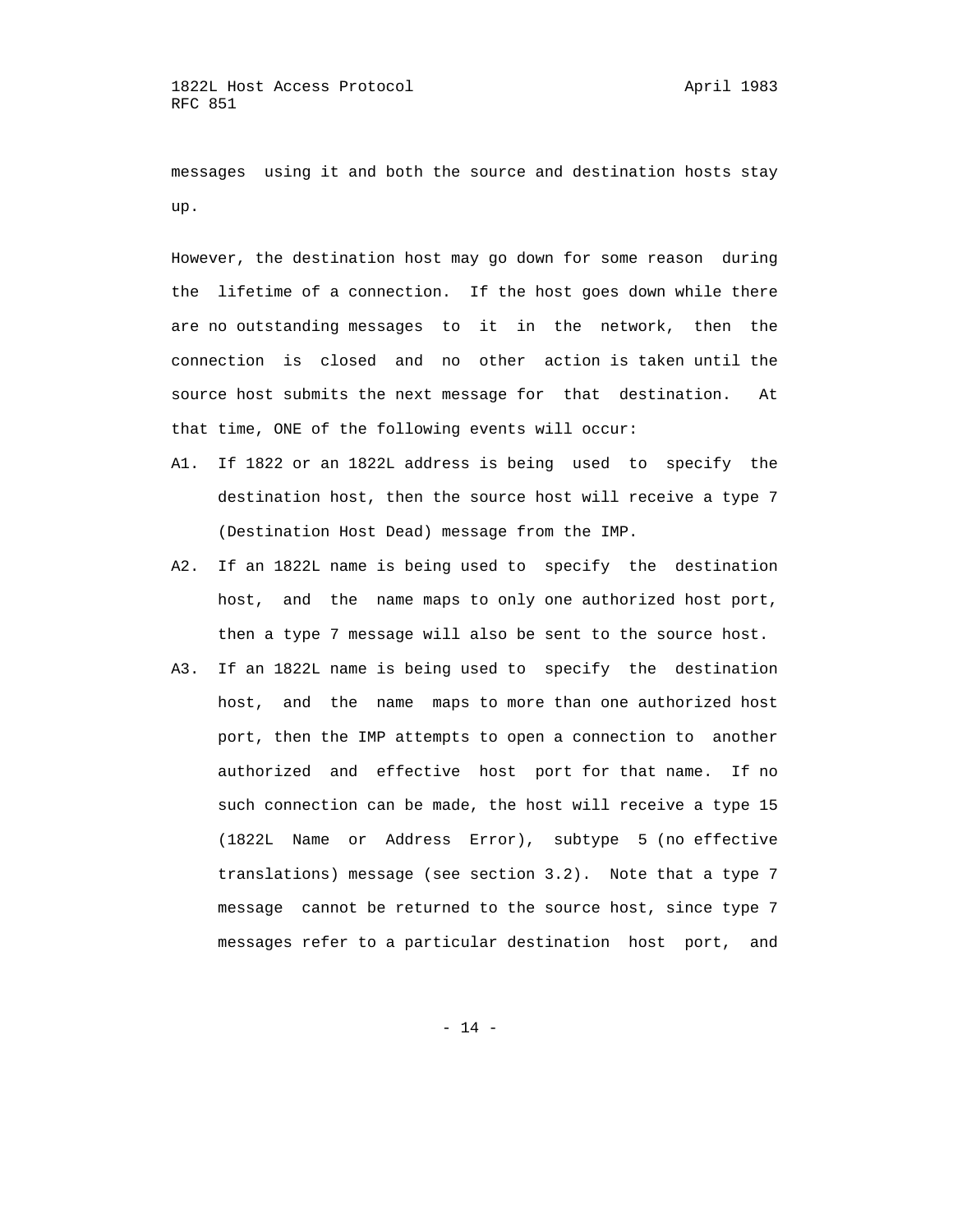the name maps to more than one destination port.

 Things get a bit more complicated if there are any outstanding messages on the connection when the destination host goes down. The connection will be closed, and one of the following will occur:

- B1. If 1822 or an 1822L address is being used to specify the destination host, then the source host will receive a type 7 message for each outstanding message.
- B2. If an 1822L name is being used to specify the destination host, then the source host will receive a type 9 (Incomplete Transmission), subtype 3 (message lost due to network failure) message for each outstanding message. The next time the source host submits another message for that same destination name, the previous algorithm will be used (either step A2 or step A3).

 The above two algorithms also apply when a host stays up, but declares the destination name for an existing connection to no longer be effective. In this case, however, the type 7 messages above will be replaced by type 15, subtype 3 (name not effective) messages.

 Section 2.3 discusses how destination host downs are handled for uncontrolled packets.

 $- 15 -$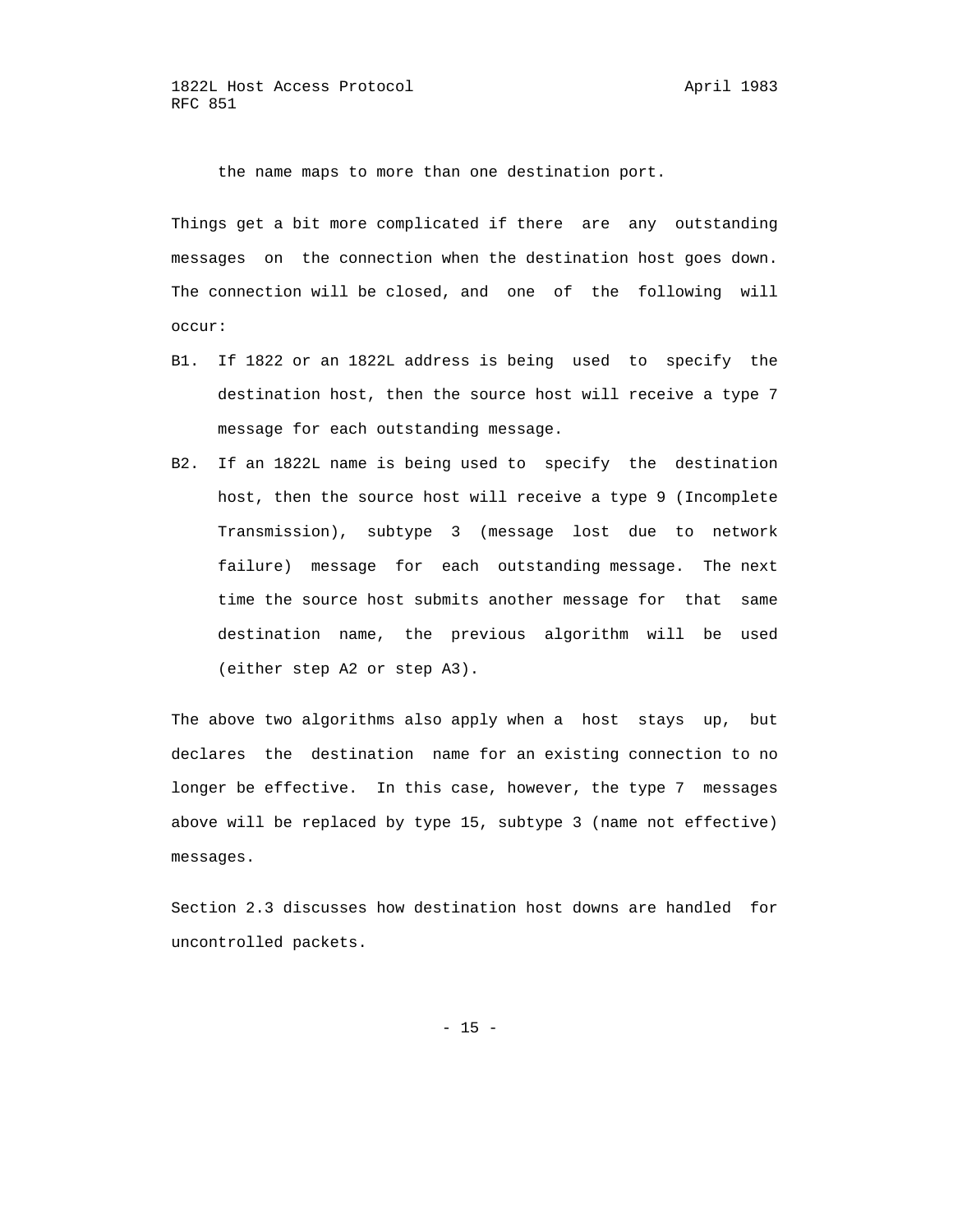## 2.2.4 1822L and 1822 Interoperability

 As has been previously stated, 1822 and 1822L hosts can intercommunicate, and the IMPs will automatically handle any necessary leader and address format conversions. However, not every combination of 1822 and 1822L hosts allows full interoperability with regard to the use of 1822L names.

 The following figure illustrates how these addressing combinations are handled, showing how each type of host can access every other type of host. There are three types of hosts: "1822 on C/30" signifies an 1822 host that is on a C/30 IMP, "1822L" signifies an 1822L host (on a C/30 IMP), and "1822 on non-C/30" signifies a host on an non-C/30 IMP (which cannot support the 1822L protocol). The table entry shows the protocol and host address format(s) that the source host can use to reach the destination host.

- 16 -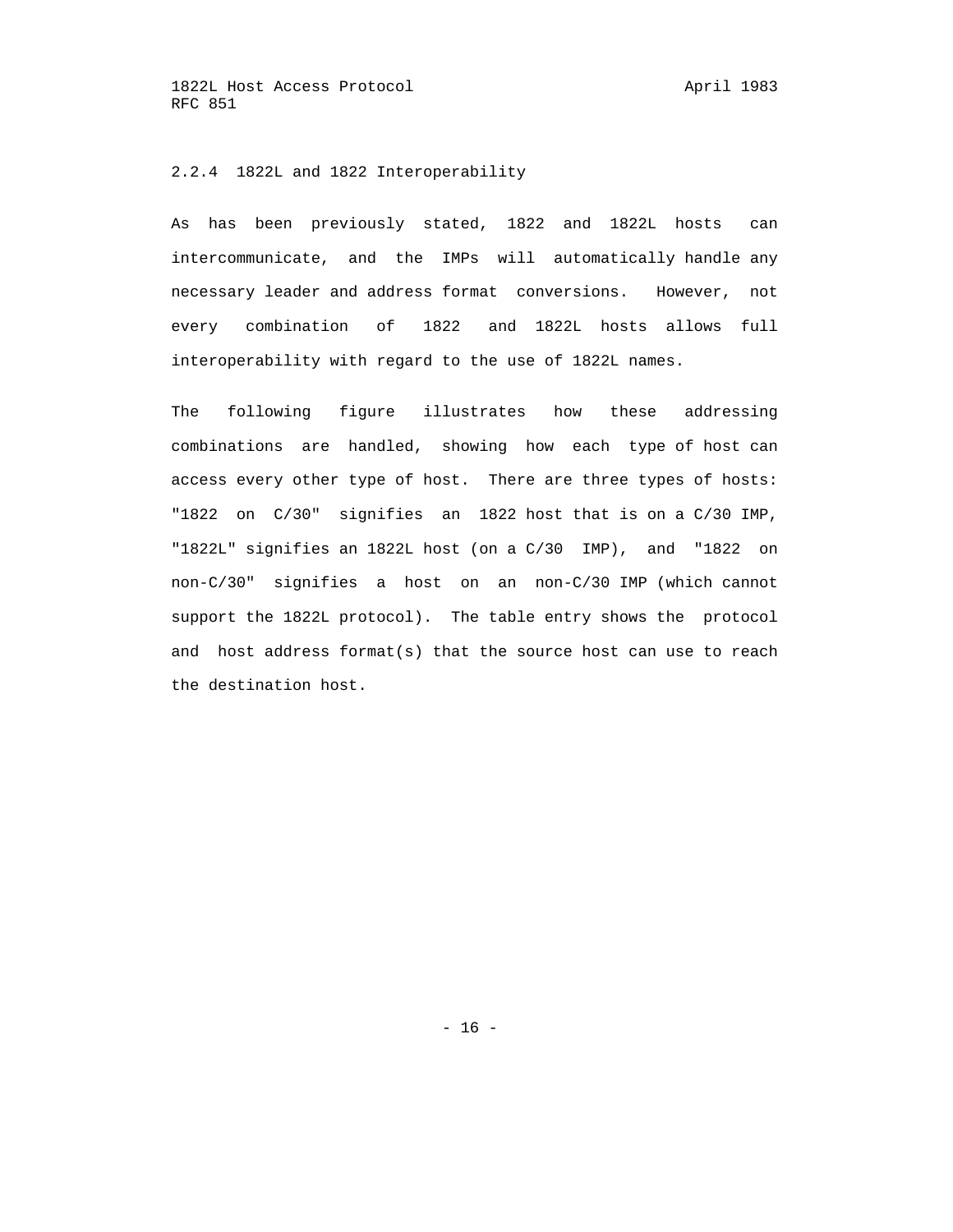| Source<br>Host        | 1822 on C/30                                        | 1822L                                    | 1822 on $non-C/30$                                |  |  |
|-----------------------|-----------------------------------------------------|------------------------------------------|---------------------------------------------------|--|--|
| 1822 on<br>C/30       | 1822                                                | 1822<br>(note 1)                         | 1822                                              |  |  |
| 1822L                 | 1822L, using<br>$1822L$ name or<br>address (note 2) | 1822L, using<br>1822L name or<br>address | $1822L$ , using<br>1822L address<br>only (note 2) |  |  |
| 1822 on<br>$non-C/30$ | 1822                                                | 1822<br>(note 1)                         | 1822                                              |  |  |

## Destination Host

- Note 1: The message is presented to the destination host with an 1822L leader containing the 1822L addresses of the source and destination hosts. If either address cannot be encoded as an 1822L address, then the message is not delivered and an error message is sent to the source host.
- Note 2: The message is presented to the destination host with an 1822 leader containing the 1822 address of the source host.

Figure 4. Communications between different host types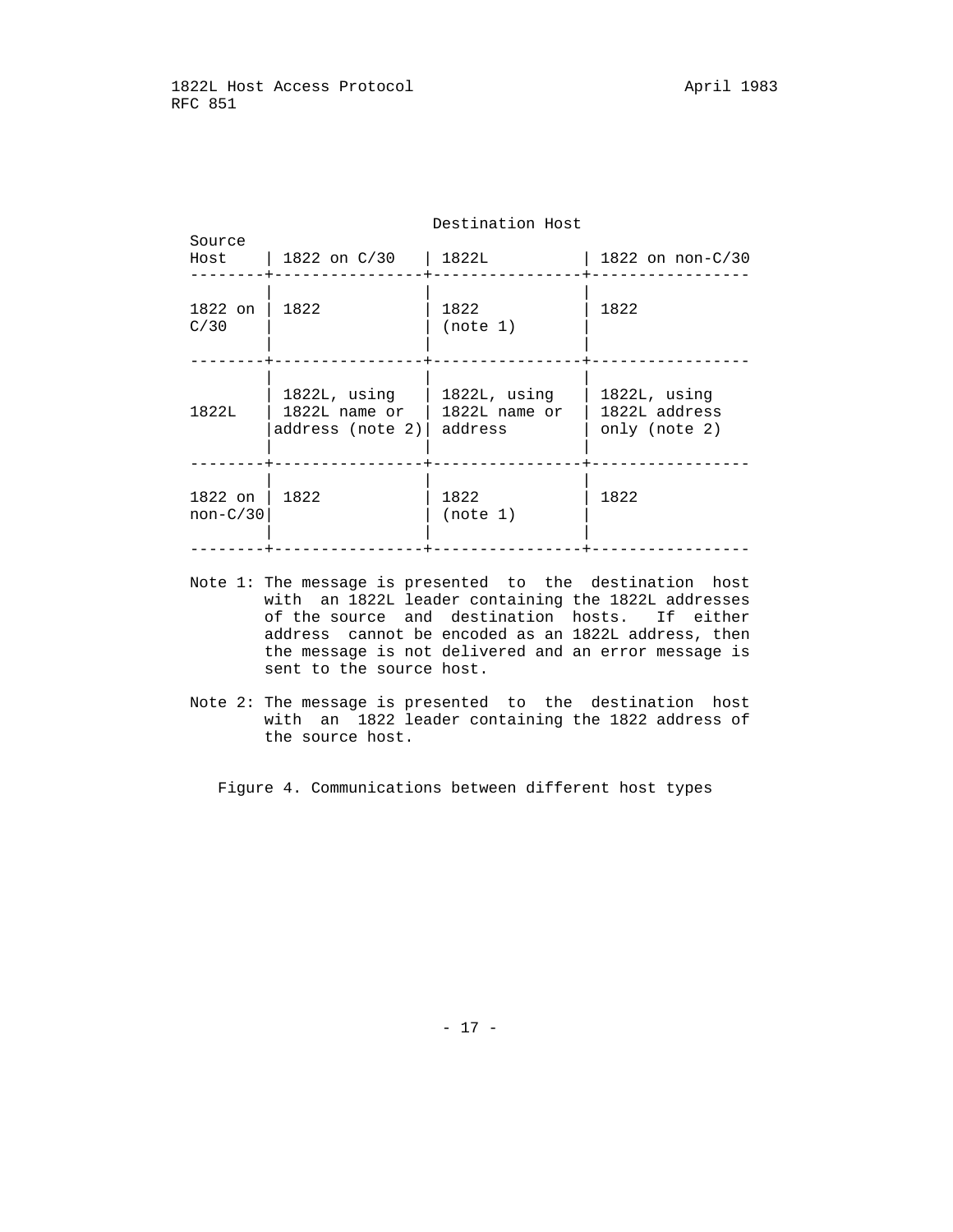## 2.3 Uncontrolled Packets

 Uncontrolled packets (see 1822(3.6)) present a unique problem for the 1822L protocol. Uncontrolled packets use none of the normal ordering and error-control mechanisms in the IMP, and do not use the normal subnetwork connection facilities. As a result, uncontrolled packets need to carry all of their overhead with them, including source and destination names. If 1822L names are used when sending an uncontrolled packet, additional information is now required by the subnetwork when the packet is transferred to the destination IMP. This means that less host-to-host data can be contained in the packet than is possible between 1822 hosts.

 Uncontrolled packets that are sent between 1822 hosts may contain not more than 991 bits of data. Uncontrolled packets that are sent to and/or from 1822L hosts are limited to 32 bits less, or not more than 959 bits. Packets that exceed this length will result in an error indication to the host, and the packet will not be sent. This error indication represents an enhancement to the previous level of service provided by the IMP, which would simply discard an overly long uncontrolled packet without notification.

- 18 -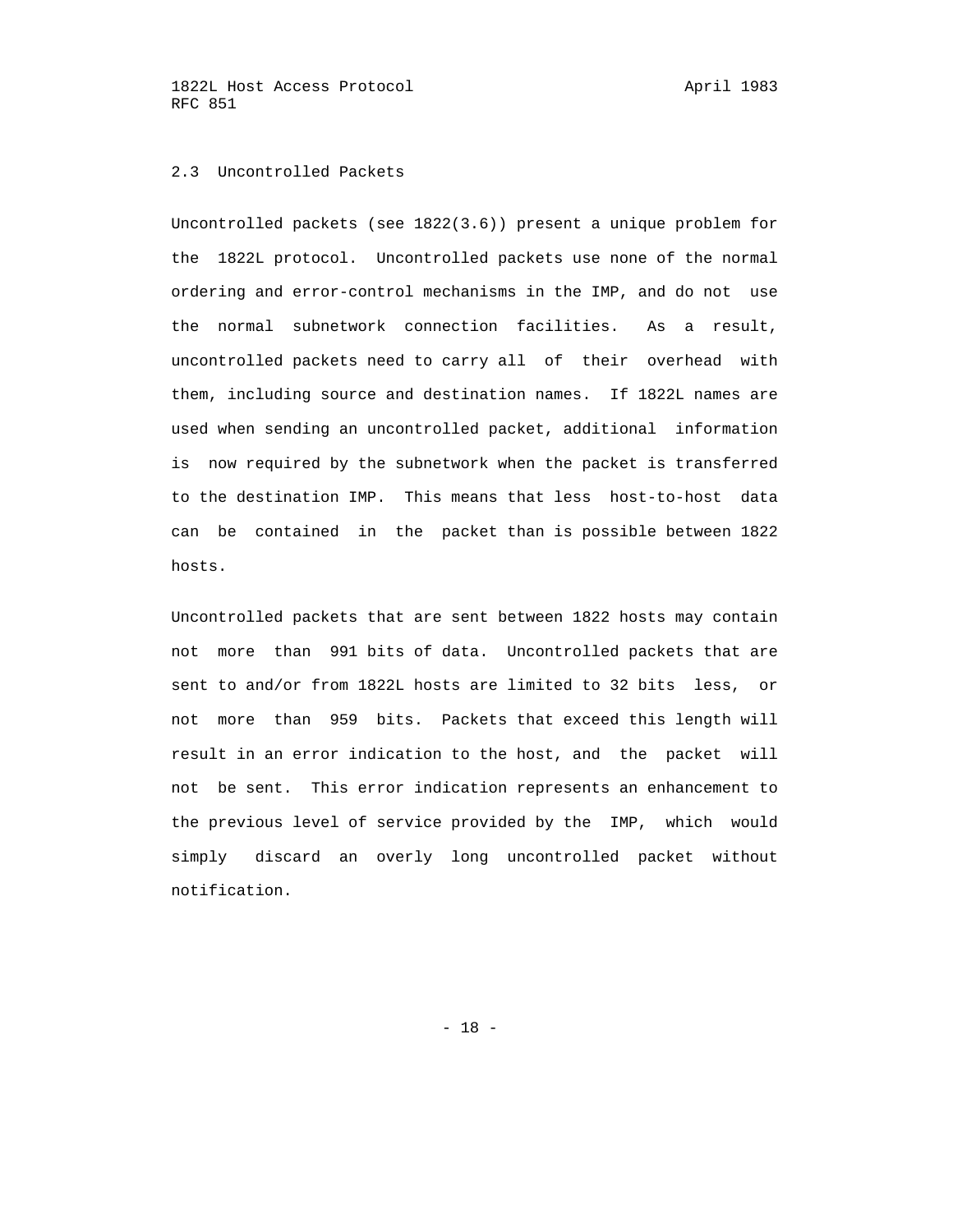Other enhancements that are provided for uncontrolled packet service are a notification to the host of any errors that are detected by the host's IMP when it receives the packet. A host will be notified if an uncontrolled packet contains an error in the 1822L name specification, such as if the name is not authorized or effective, if the remote host is unreachable (which is indicated by none of its names being effective), if network congestion control throttled the packet before it left the source IMP, or for any other reason the source IMP was not able to send the packet on its way.

 In most cases, the host will not be notified if the uncontrolled packet was lost once it was transmitted by the source IMP. However, the IMP will attempt to notify the source host if a logically-addressed uncontrolled packet was mistakenly sent to a host that the source IMP thought was effective, but which turned out to be dead or non-effective at the destination IMP. This non-delivery notice is sent back to the source IMP as an uncontrolled packet from the destination IMP, so the source host is not guaranteed to receive this indication.

 If the source IMP successfully receives the non-delivery notice, then the source host will receive a type 15 (1822L Name or Address Error), subtype 6 (down or non-effective port) message. If the packet is resubmitted or another packet is sent to the

- 19 -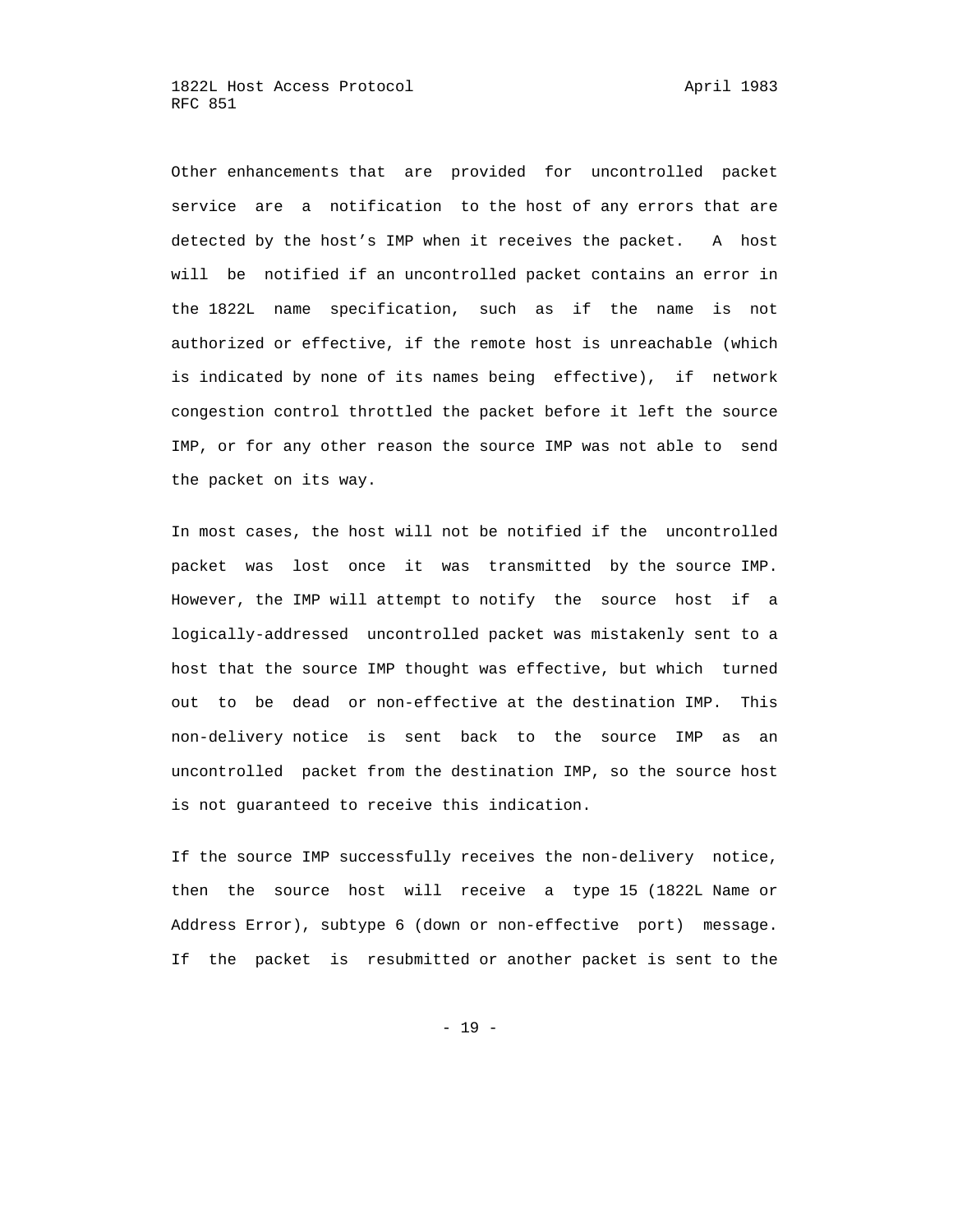same destination name, and there are no available effective translations, then the source host will receive a type 15, subtype 5 (no effective translations) message if the destination name has more than one mapping; or will receive either a type 7 (Destination Host Dead) or a type 15, subtype 3 (name not effective) message if the destination name has a single translation.

 Those enhancements to the uncontrolled packet service that are not specific to logical addressing will be available to hosts using 1822 as well as 1822L. However, logically-addressed uncontrolled packets must be used in order to receive any indication that the packet was lost once it has left the source IMP.

## 2.4 Establishing Host-IMP Communications

 When a host comes up on an IMP, or after there has been a break in the communications between the host and its IMP (see 1822(3.2)), the orderly flow of messages between the host and the IMP needs to be properly (re)established. This allows the IMP and host to recover from most any failure in the other or in their communications path, including a break in mid-message.

 $- 20 -$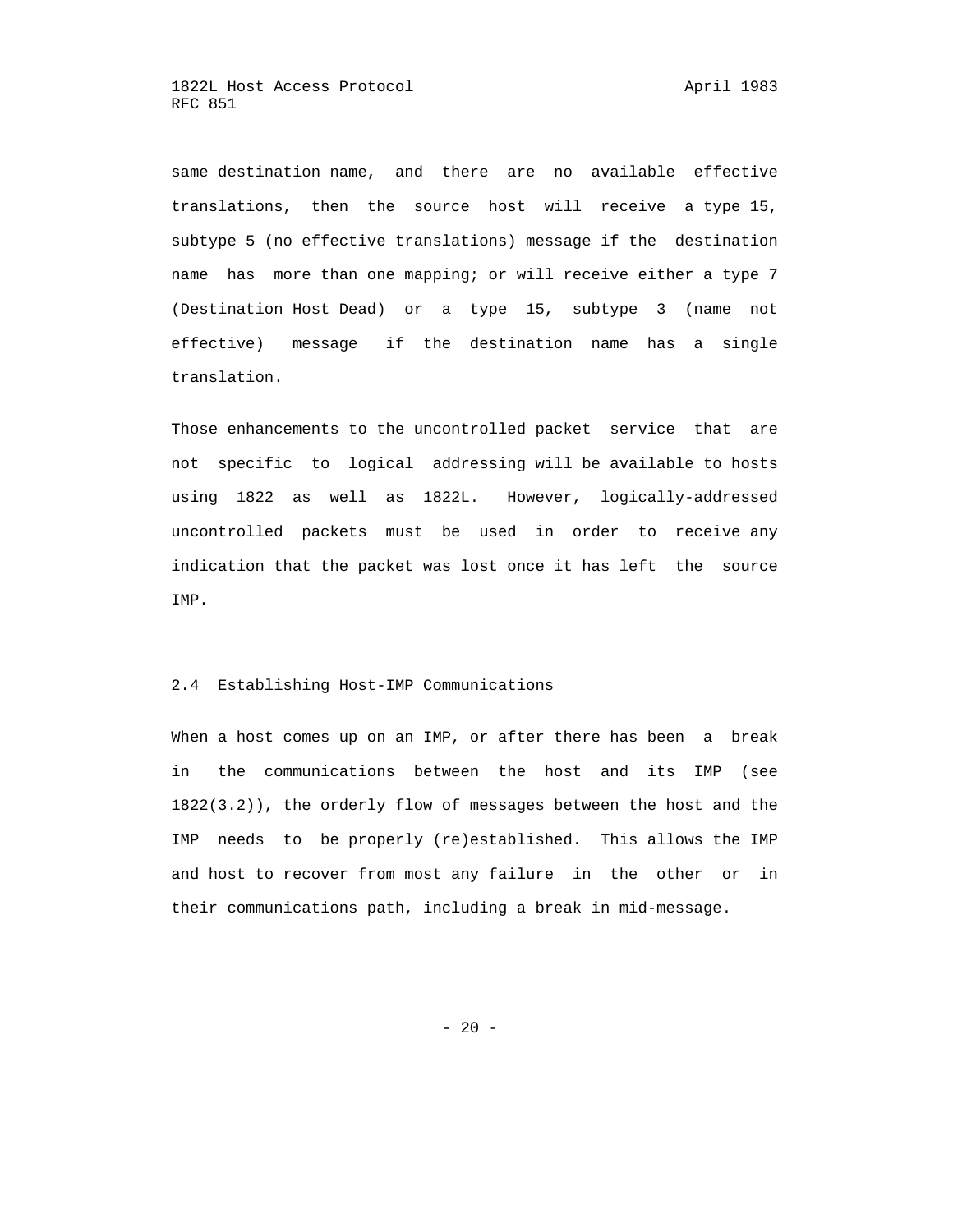The first messages that a host should send to its IMP are three NOP messages. Three messages are required to insure that at least one message will be properly read by the IMP (the first NOP could be concatenated to a previous message if communications had been broken in mid-stream, and the third provides redundancy for the second). These NOPs serve several functions: they synchronize the IMP with the host, they tell the IMP how much padding the host requires between the message leader and its body, and they also tell the IMP whether the host will be using 1822 or 1822L leaders.

 Similarly, the IMP will send three NOPs to the host when it detects that the host has come up. Actually, the IMP will send six NOPs, alternating three 1822 NOPs with three 1822L NOPs. Thus, the host will see three NOPs no matter which protocol it is using. The NOPs will be followed by two Interface Reset messages, one of each style. If the IMP receives a NOP from the host while the above sequence is occurring, the IMP will only send the remainder of the NOPs and the Interface Reset in the proper style. The 1822 NOPs will contain the 1822 address of the host interface, and the 1822L NOPs will contain the corresponding 1822L address.

 Once the IMP and the host have sent each other the above messages, regular communications can commence. See 1822(3.2) for

- 21 -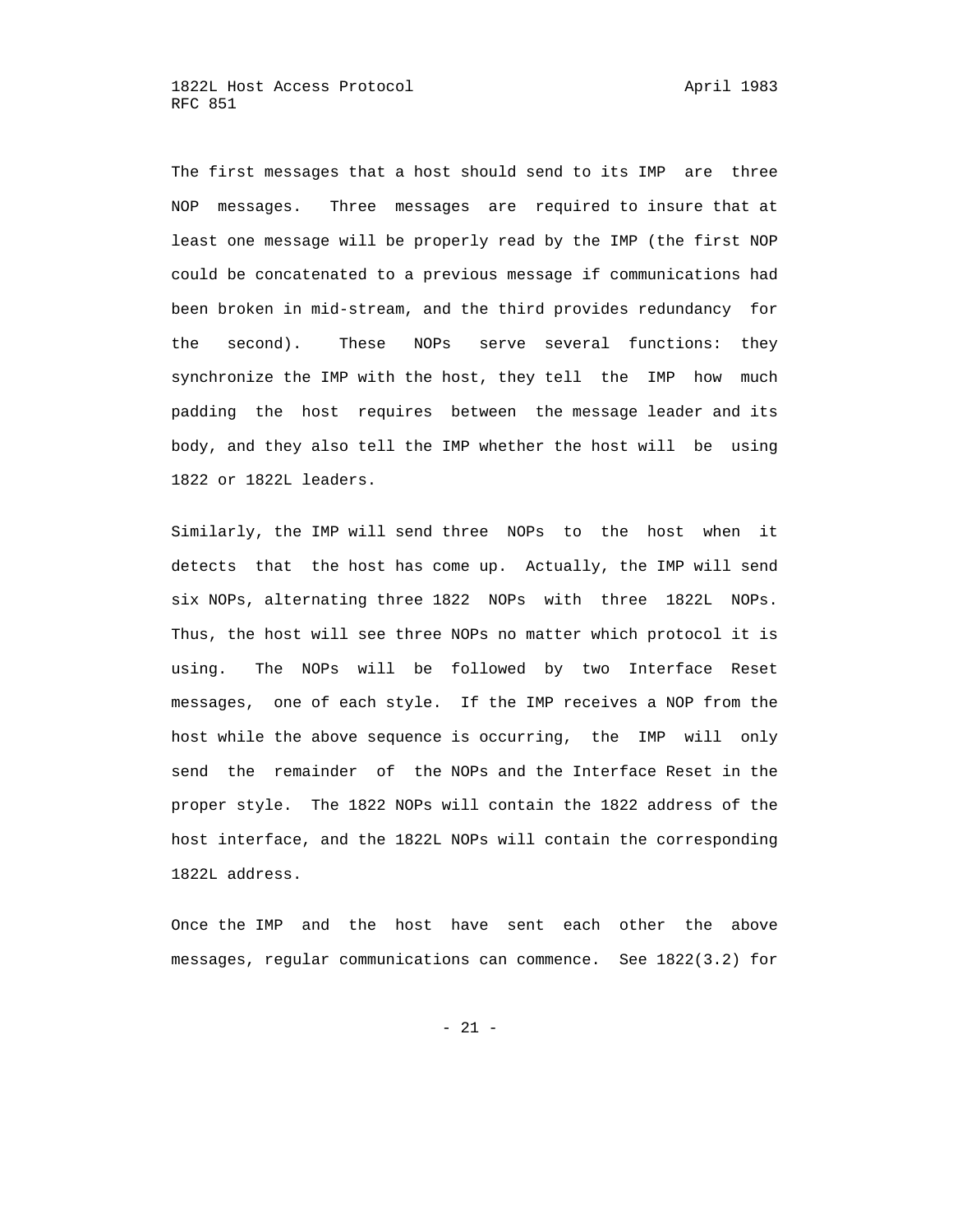further details concerning the ready line, host tardiness, and other issues.

## 2.5 Counting RFMS When Using 1822L

 When a host submits a regular message using an 1822 leader, the IMP checks for an existing simplex virtual circuit connection from the source host to the destination host. If such a connection already exists, it is used. Otherwise, a new connection from the source host port to the destination host port is opened. In either case, there may be at most eight messages outstanding on that connection at any one time. If a host submits a ninth message on that connection before it receives a reply for the first message, then the host will be blocked until the reply is sent for the first message.

 Such connections can stay open for some time, but are timed out after three minutes of no activity, or can be closed if there is contention for the connection blocks in either the source or destination IMP. However, a connection will never be closed as long as there are any outstanding messages on it. This allows a source host to count the number of replies it has received for messages to each destination host address in order to avoid being blocked by submitting a ninth outstanding message on any

- 22 -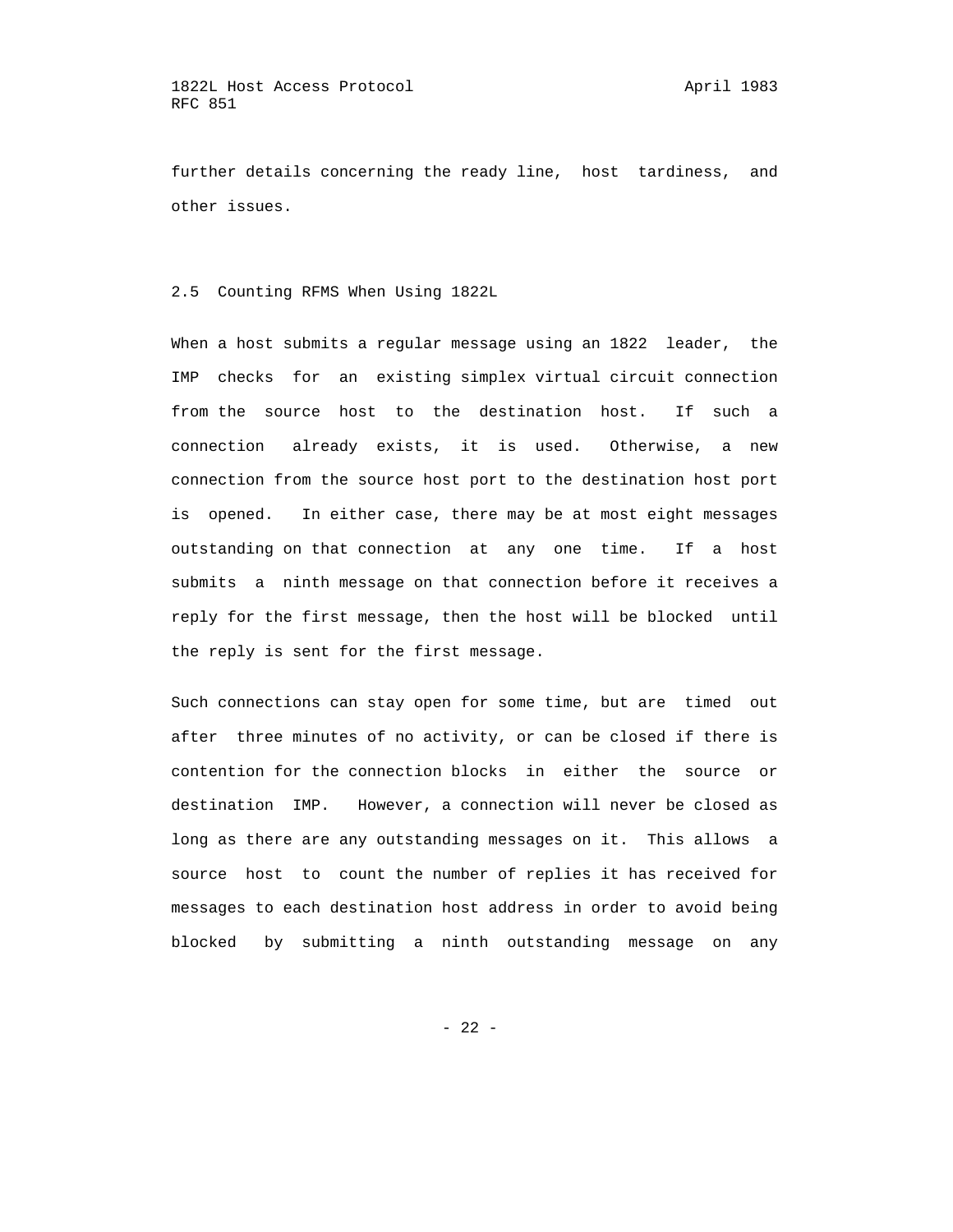connection.

 When a host submits a regular message using an 1822L leader, a similar process occurs, except that in this case, connections are distinguished by the source name/destination name combination. When the message is received from a host, the IMP first looks for an open connection for that same source name/destination name pair. If such a connection is found, then it is used, and no further name translation is performed. If, however, no open connection was found, then the destination name is translated, and a connection opened to the physical host port. As long as there are any outstanding messages on the connection it will stay open, and it will have the same restriction that only eight messages may be outstanding at any one time. Thus, a source host can still count replies to avoid being blocked, but they must be counted on a source name/destination name pair basis, instead of just by destination host address as before.

 Since connections are based on the source name as well as the destination name, this implies that there may be more than one open connection from physical host port A to physical host port B, which would allow more than 8 outstanding messages simultaneously from the first to the second port. However, for this to occur, either the source or destination names, or both, must differ from one connection to the next. For example, if the

 $- 23 -$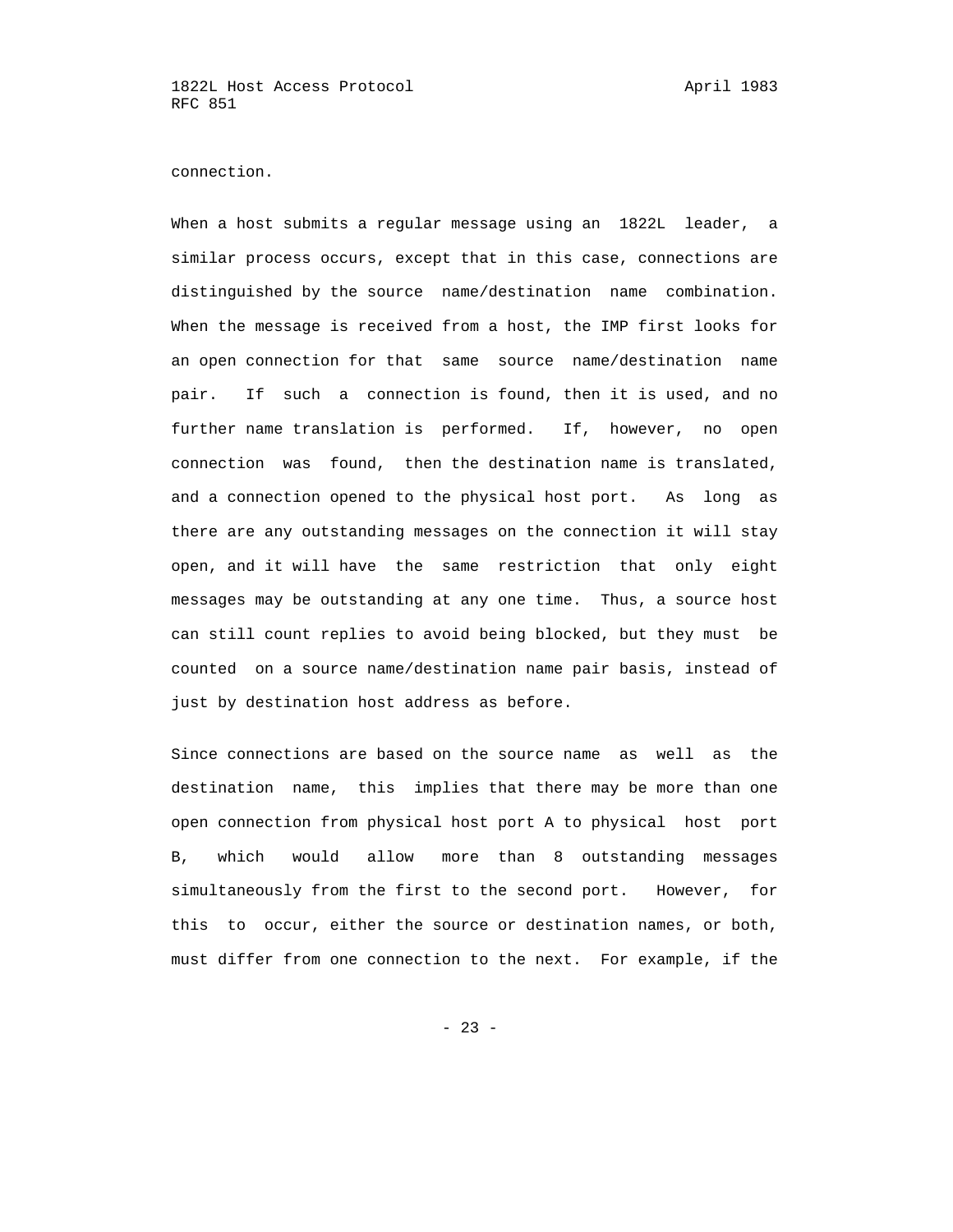names "543" and "677" both translate to physical port 3 on IMP 51, then the host on that port could open four connections to itself by sending messages from "543" to "543", from "543" to "677", from "677" to "543", and from "677" to "677".

 As has already been stated, the destination names in regular messages are only translated when connections are first opened. Once a connection is open, that connection, and its destination physical host port, will continue to be used until it is closed. If, in the meantime, a "better" destination host port belonging to the same destination name became available, it would not be used until the next time a new connection is opened to that destination name.

## 2.6 1822L Name Server

 There may be times when a host wants to perform its own translations, or might need the full list of physical addresses to which a particular name maps. For example, a connection-based host-to-host protocol may require that the same physical host port on a multi-homed host be used for all messages using that host-to-host connection, and the host does not wish to trust the IMP to always deliver messages using a destination name to the same host port.

- 24 -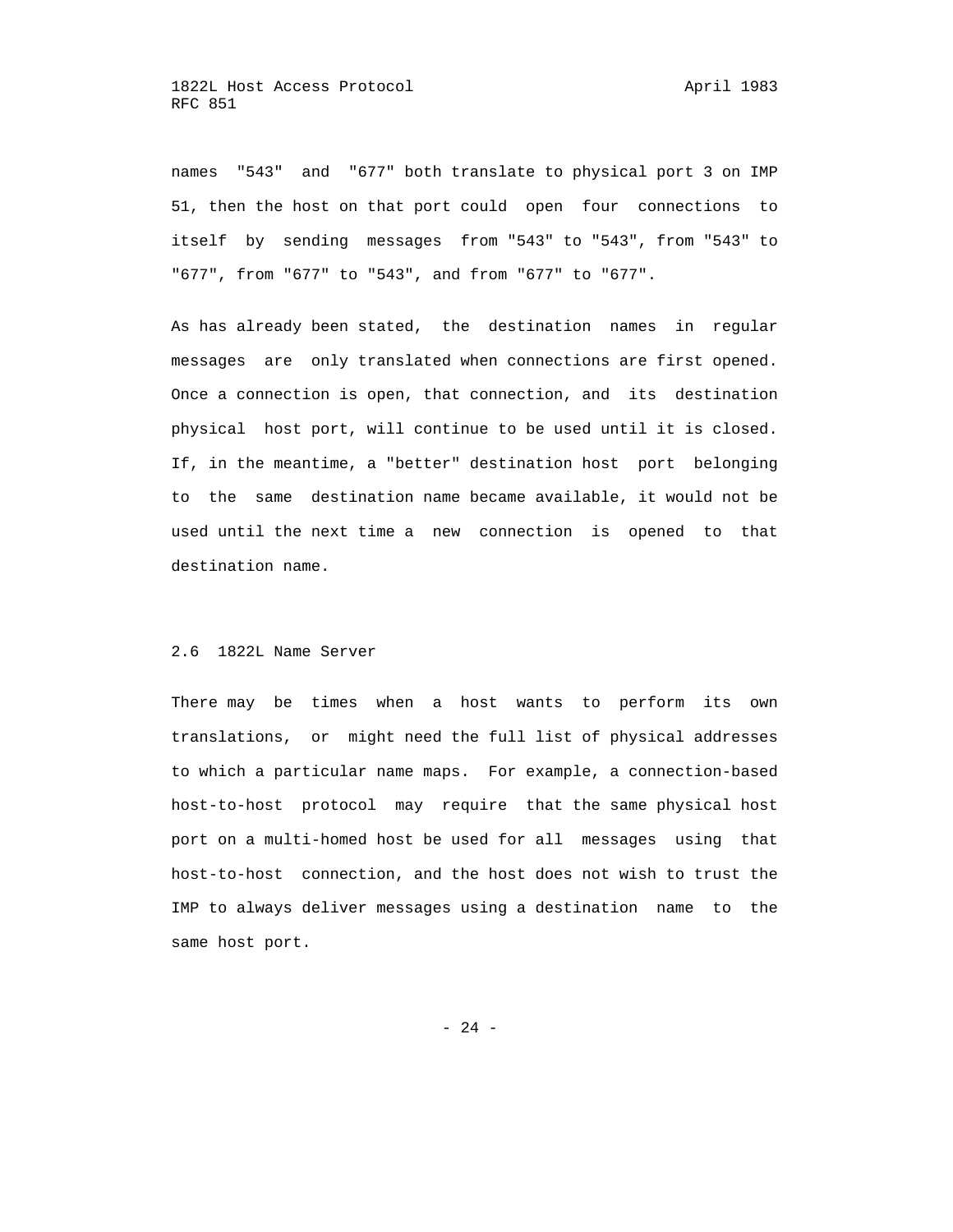In these cases, the host can submit a type 11 (Name Server Request) message to the IMP, which requests the IMP to translate the destination 1822L name and return a list of the addresses to which it maps. The IMP will respond with a type 11 (Name Server Reply) message, which contains the selection policy in use for that name, the number of addresses to which the name maps, the addresses themselves, and for each address, whether it is effective and its routing distance from the IMP. See section 3.2 for a complete description of the message's contents.

 Using this information, the source host can make an informed decision on which of the physical host ports corresponding to an 1822L name to use, and can subsequently send the messages to that port, rather than to the name.

 The IMP also supports a different type of name service. A host needs to issue a Name Declaration Message to the IMP in order to make its names effective, but it may not wish to keep its names in some table or file in the host. In this case, it can ask the IMP to tell it which names it is authorized to use.

 In this case, the host submits a type 12 (Port List Request) message to the IMP, and the IMP replies with a type 12 (Port List Reply) message. It contains, for the host port over which the IMP received the request and sent the reply, the number of names

- 25 -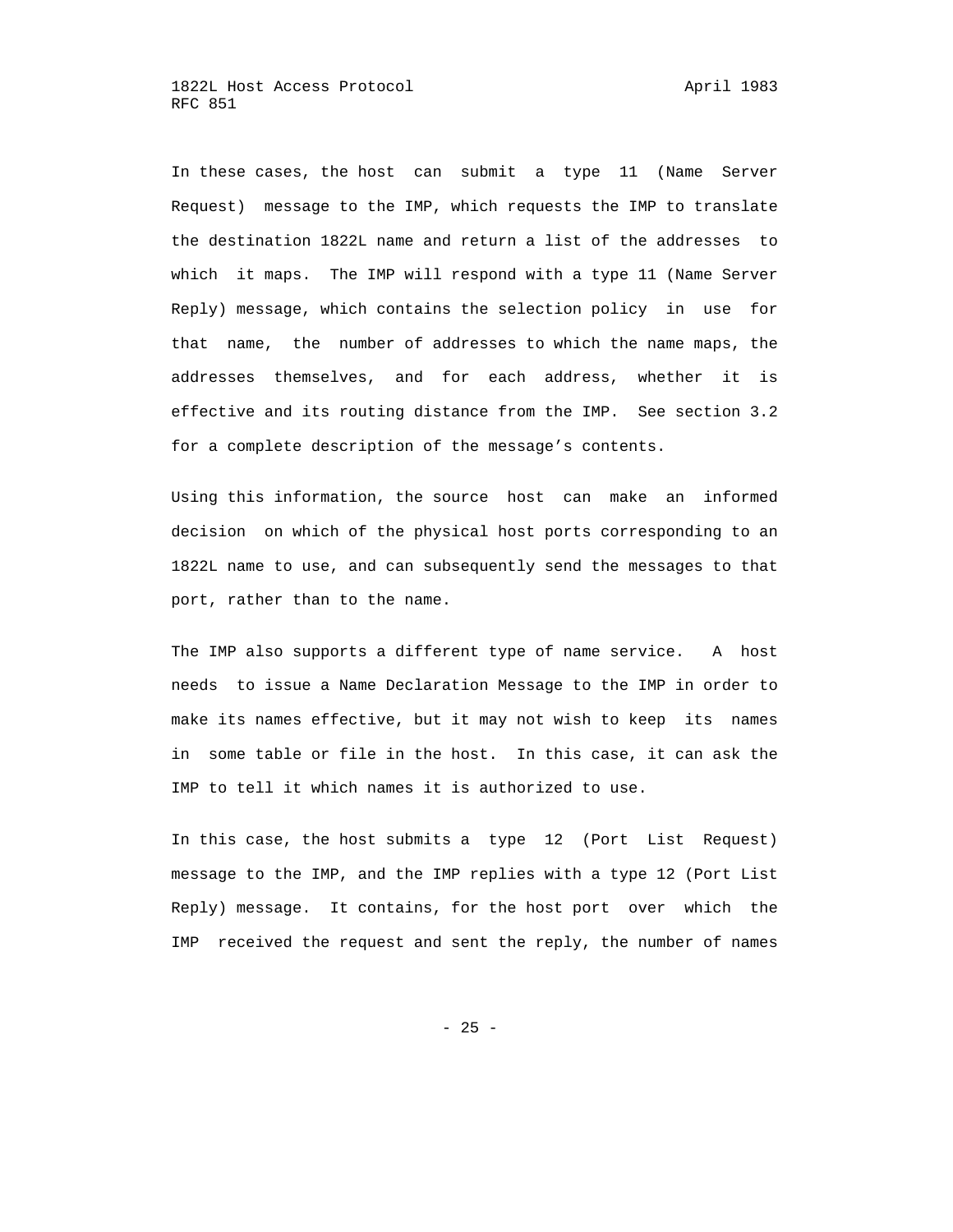that map to the port, the list of names, and whether or not each name is effective. The host can then use this information in order to issue the Name Declaration Message. Section 3.2 contains a complete description of the reply's contents.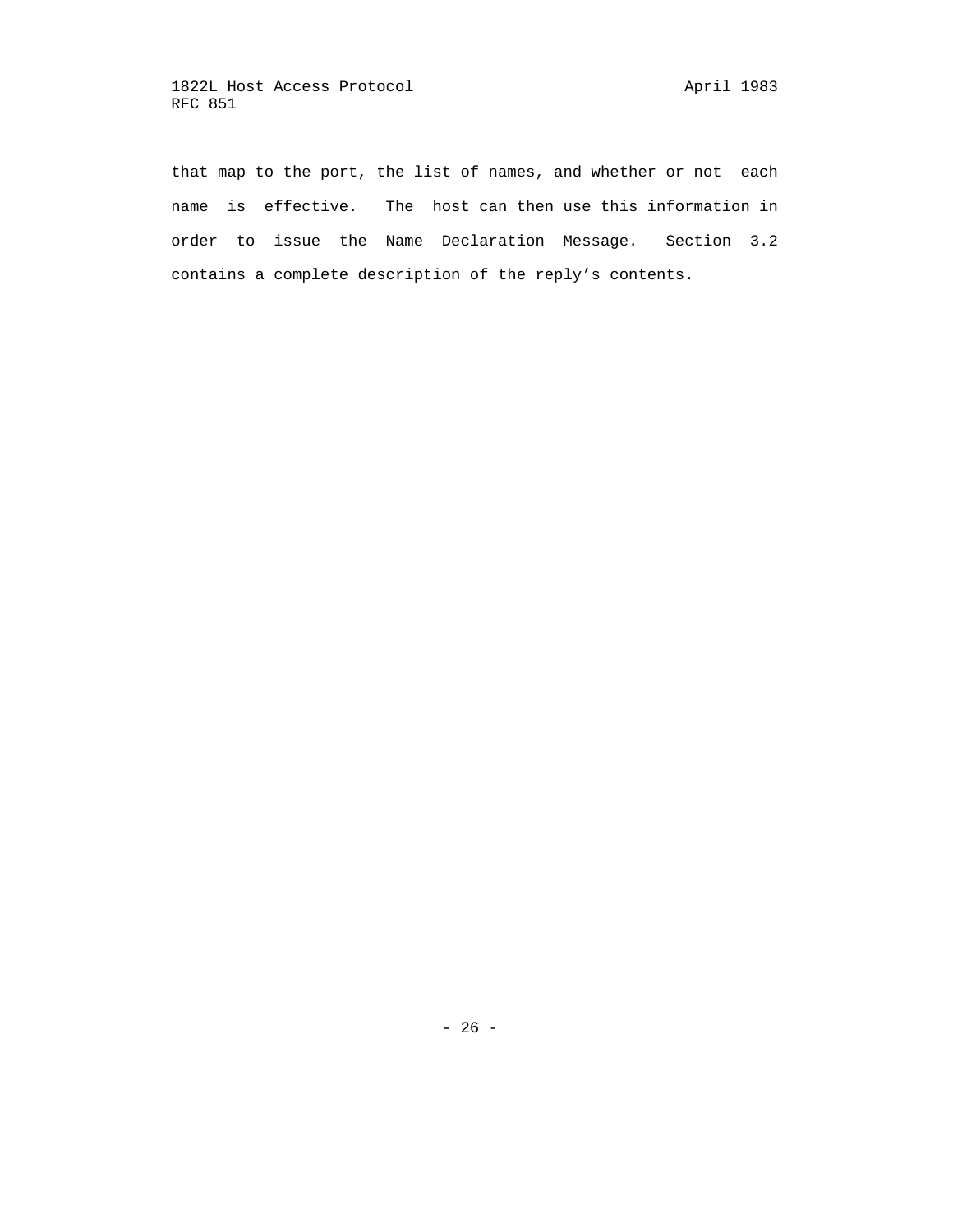1822L Host Access Protocol april 1983 RFC 851

# 3 1822L LEADER FORMATS

 The following sections describe the formats of the leaders that precede messages between an 1822L host and its IMP. They were designed to be as compatible with the 1822 leaders as possible. The second, fifth, and sixth words are identical in the two leaders, and all of the existing functionality of the 1822 leaders has been retained. In the first word, the 1822 New Format Flag is now also used to identify the two types of 1822L leaders, and the Handling Type has been moved to the second byte. The third and fourth words contain the Source and Destination 1822L Name, respectively.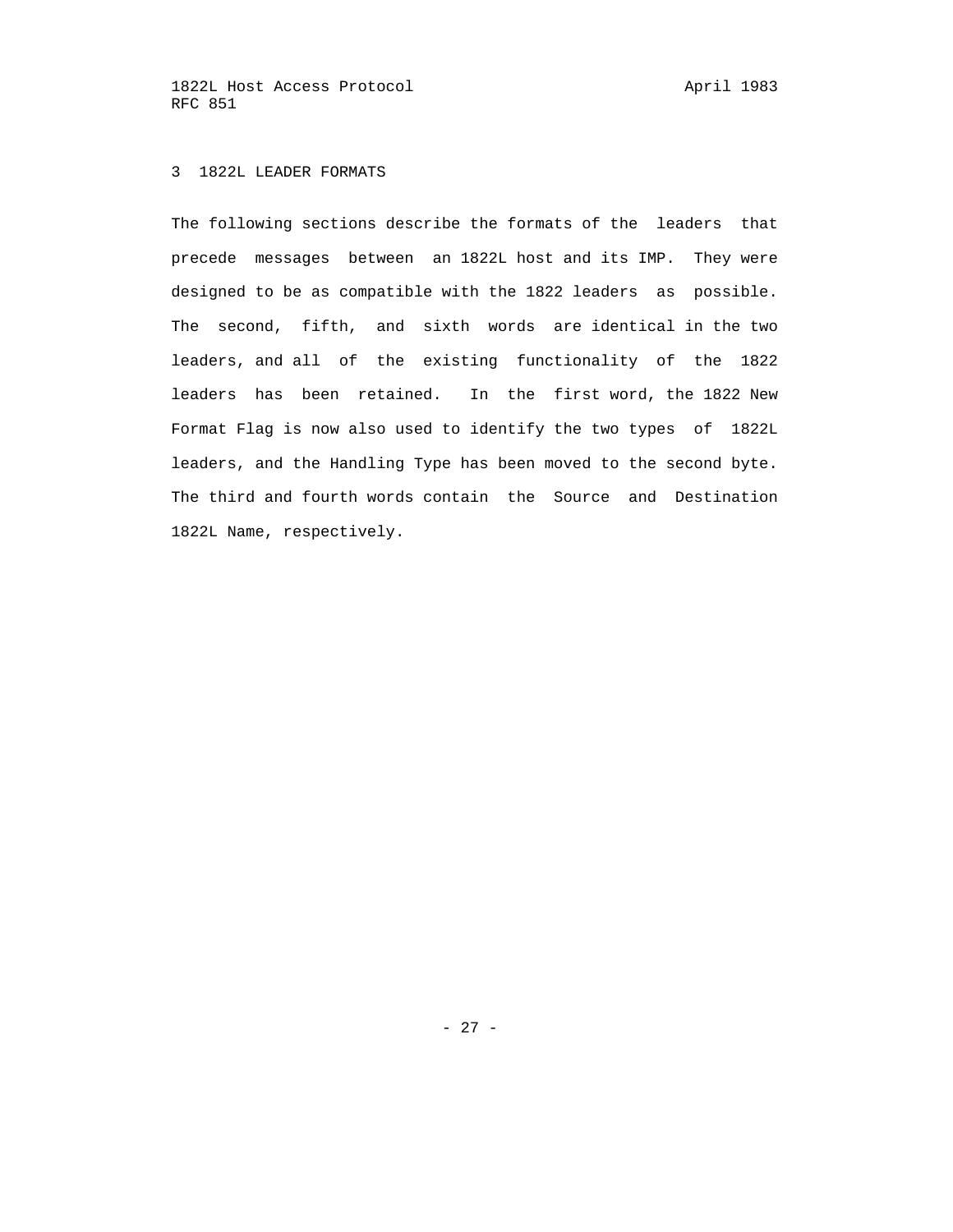1822L Host Access Protocol and April 1983 RFC 851

# 3.1 Host-to-IMP 1822L Leader Format

| $\mathbf{1}$                                                                  |       | 4 5 8 9<br>------+                           |                                      | 16                                                         |  |  |
|-------------------------------------------------------------------------------|-------|----------------------------------------------|--------------------------------------|------------------------------------------------------------|--|--|
|                                                                               |       | 1822L  <br>$\vert$ Flag $\vert$<br>---+----- | Unused   H2I   Handling Type         |                                                            |  |  |
| 17 20 21 22 24 25                                                             |       |                                              |                                      | 32<br>+--------+-+------+-----------------+                |  |  |
|                                                                               | l C l | $ T $ Leader $ $                             |                                      | Unused  R Flags   Message Type<br>------+----------------+ |  |  |
| 33                                                                            |       |                                              |                                      | 48                                                         |  |  |
| ----------------------------------<br>Source Host<br>------------------------ |       |                                              |                                      |                                                            |  |  |
| 49                                                                            |       |                                              | ______________________________       | 64                                                         |  |  |
|                                                                               |       |                                              | Destination Host<br>________________ |                                                            |  |  |
| 65                                                                            |       |                                              | ------------------------+-------     | 76 77 80                                                   |  |  |
| Message ID<br> Sub-type <br>_____________________                             |       |                                              |                                      |                                                            |  |  |
| 81                                                                            |       |                                              | ______________                       | 96                                                         |  |  |
|                                                                               |       | Unused                                       | _________________                    |                                                            |  |  |
|                                                                               |       |                                              |                                      |                                                            |  |  |

Figure 5. Host-to-IMP 1822L Leader Format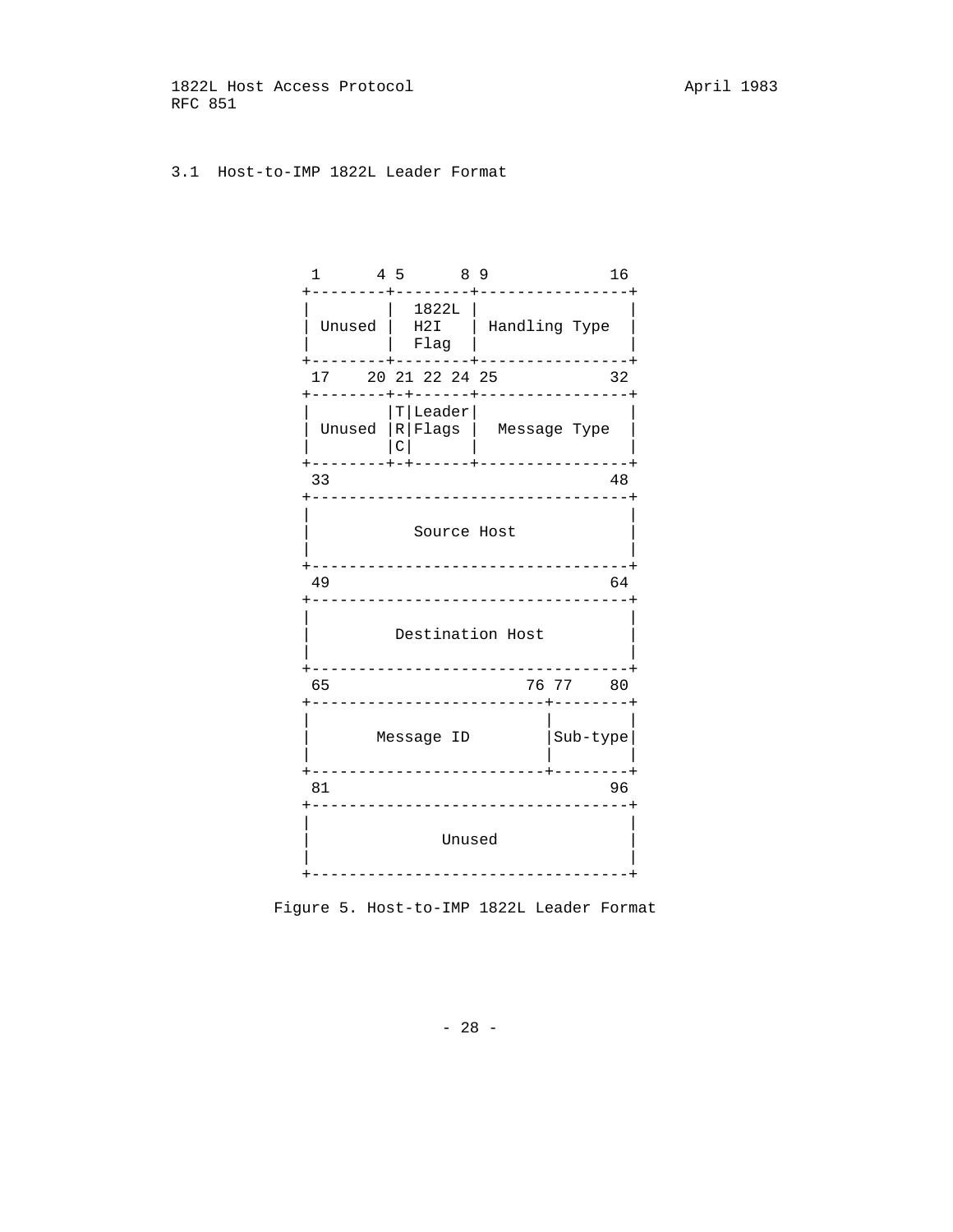1822L Host Access Protocol april 1983 RFC 851

Bits 1-4: Unused, must be set to zero.

Bits 5-8: 1822L Host-to-IMP Flag:

This field is set to decimal 13 (1101 in binary).

Bits 9-16: Handling Type:

 This field is bit-coded to indicate the transmission characteristics of the connection desired by the host. See 1822(3.3).

Bit 9: Priority Bit:

 Messages with this bit on will be treated as priority messages.

Bits 10-16: Unused, must be zero.

Bits 17-20: Unused, must be zero.

Bit 21: Trace Bit:

 If equal to one, this message is designated for tracing as it proceeds through the network. See 1822(5.5).

Bits 22-24: Leader Flags:

 Bit 22: A flag available for use by the destination host. See 1822(3.3) for a description of its use by the IMP's TTY Fake Host.

Bits 23-24: Reserved for future use, must be zero.

- 29 -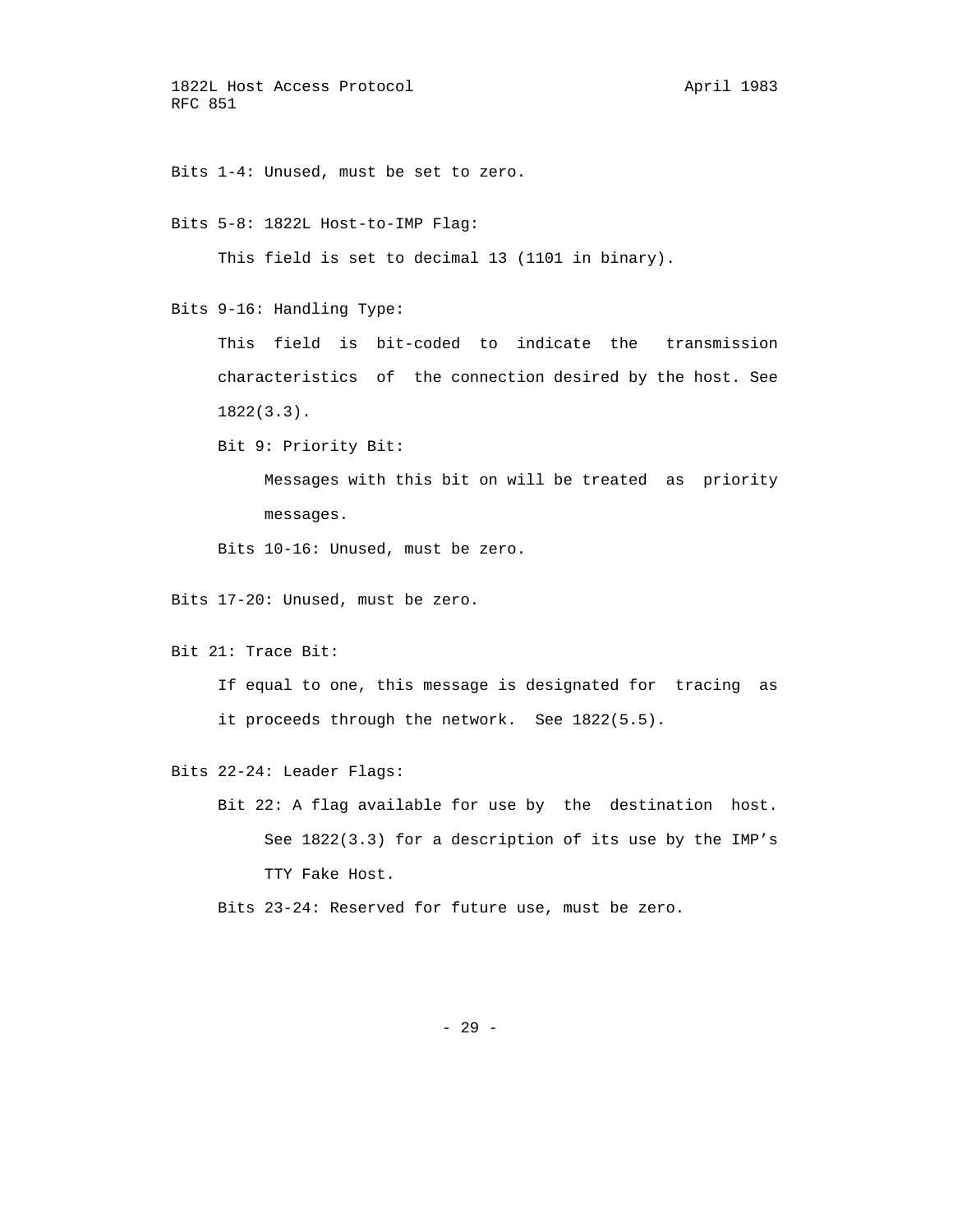Bits 25-32: Message Type:

 Type 0: Regular Message - All host-to-host communication occurs via regular messages, which have several sub types, found in bits 77-80. These sub-types are: 0: Standard - The IMP uses its full message and error

control facilities, and host blocking may occur.

 3: Uncontrolled Packet - The IMP will perform no message-control functions for this type of message, and network flow and congestion control may cause loss of the packet. Also see 1822(3.6) and section 2.3.

4-15: Unassigned.

- Type 1: Error Without Message ID See 1822(3.3).
- Type 2: Host Going Down see 1822(3.3).
- Type 3: Name Declaration Message (NDM) This message is used by the host to declare which of its 1822L names is or is not effective (see section 2.2.1), or to make all of its names non-effective. The first 16 bits of the data portion of the NDM message, following the leader and any leader padding, contains the number of 1822L names contained in the message. This is followed by the 1822L name entries, each 32 bits long, of which the first 16 bits is a 1822L name and the second 16 bits contains either of the integers zero or one. Zero

 $- 30 -$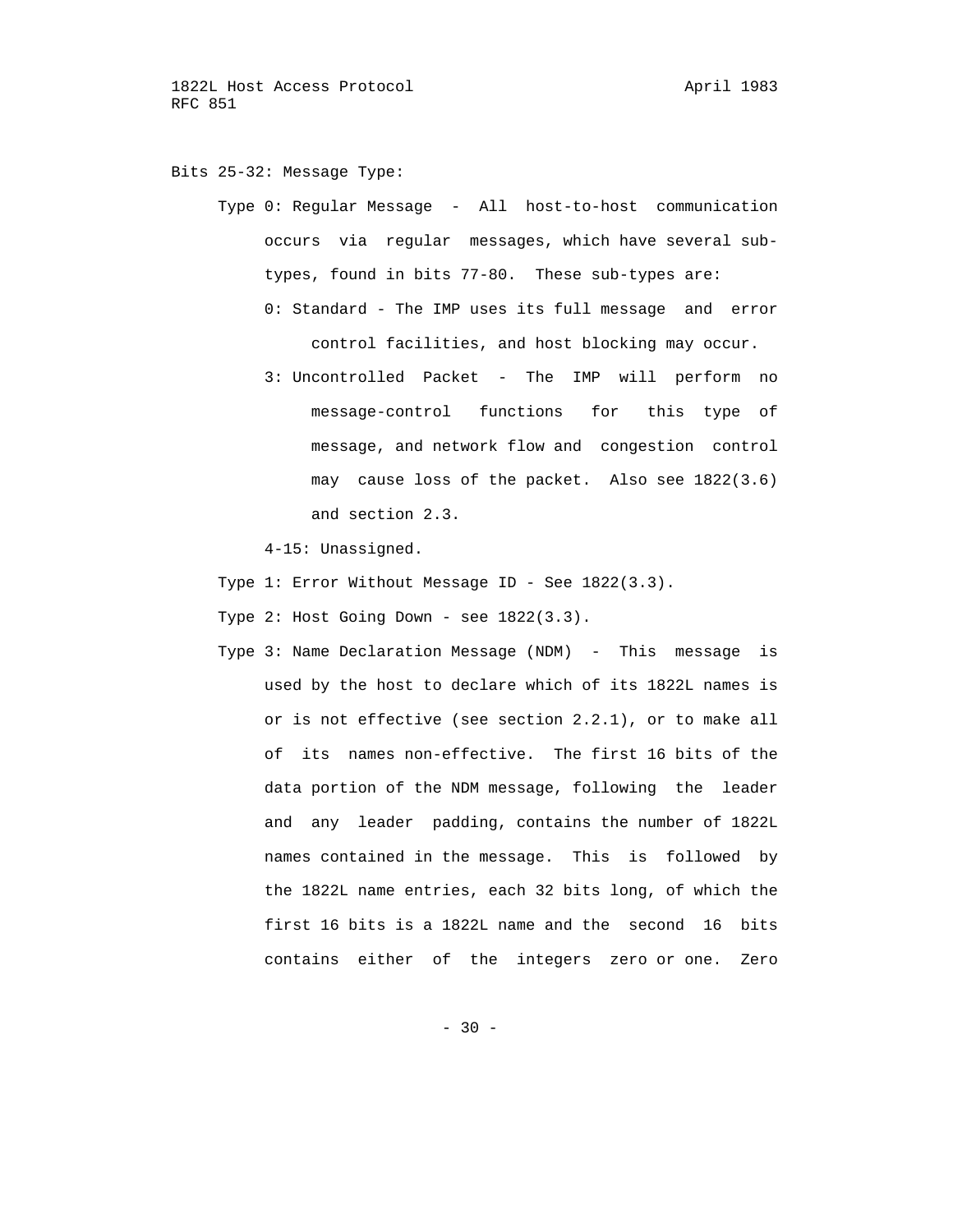indicates that the name should not be effective, and one indicates that the name should be effective. The IMP will reply with a NDM Reply message (see section 3.2) indicating which of the names are now effective and which are not. Pictorially, a NDM message has the following format (including the leader, which is printed in hexadecimal):

| 1    | 16 17   |                                             | 32 33 |         |      | 48  |
|------|---------|---------------------------------------------|-------|---------|------|-----|
| 0D00 |         | 0003                                        |       |         | 0000 |     |
| 49   | 64 65   |                                             | 80 81 |         |      | 96  |
| 0000 |         | 0000                                        |       |         | 0000 |     |
| 97   |         | 112 113                                     |       | 128 129 |      | 144 |
|      |         | $\#$ of entries   1822L name $\#1$   0 or 1 |       |         |      |     |
| 145  | 160 161 |                                             | 176   |         |      |     |
|      |         | 1822L name #2   0 or 1                      |       |         | etc. |     |

Figure 6. NDM Message Format

- 31 -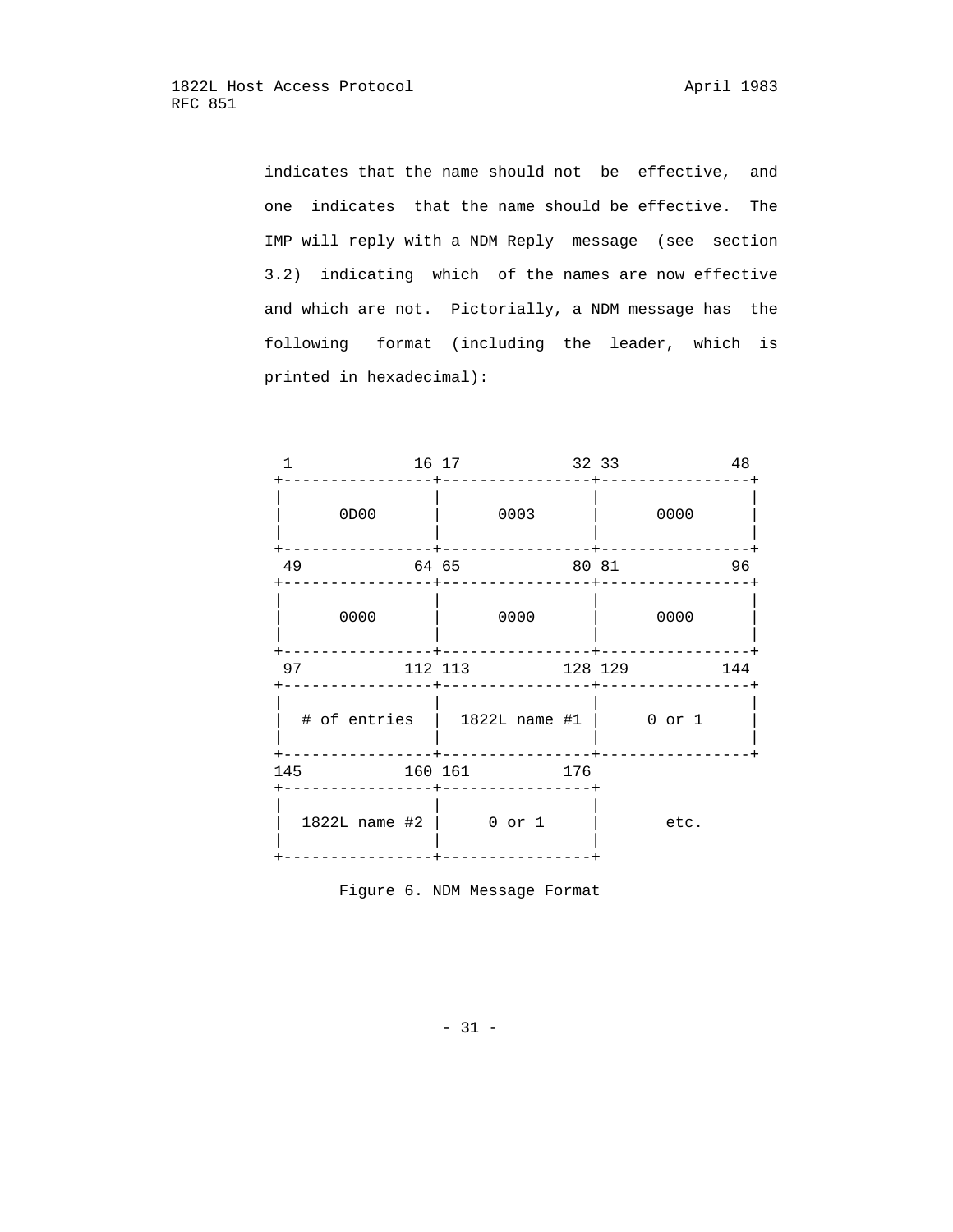An NDM with zero entries will cause all current effective names for the host to become non-effective.

 Type 4: NOP - This allows the IMP to know which style of leader the host wishes to use. A 1822L NOP signifies that the host wishes to use 1822L leaders, and an 1822 NOP signifies that the host wishes to use 1822 leaders. All of the other remarks concerning the NOP message in 1822(3.3) still hold. The host should always issue NOPs in groups of three to insure proper reception by the IMP. Also see section 2.4 for a further discussion on the use of the NOP message.

Type 8: Error with Message ID - see 1822(3.3).

- Type 11: Name Server Request This allows the host to use the IMP's logical addressing tables as a name server. The destination name in the 1822L leader is translated, and the IMP replies with a Name Server Reply message, which lists the physical host addresses to which the destination name maps.
- Type 12: Port List Request This allows the physical host to request the list of names that map to the host port over which this request was received by the IMP. The IMP replies with a Port List Reply message, which lists the names that map to the port.

Types 5-7,9-10,13-255: Unassigned.

 $- 32 -$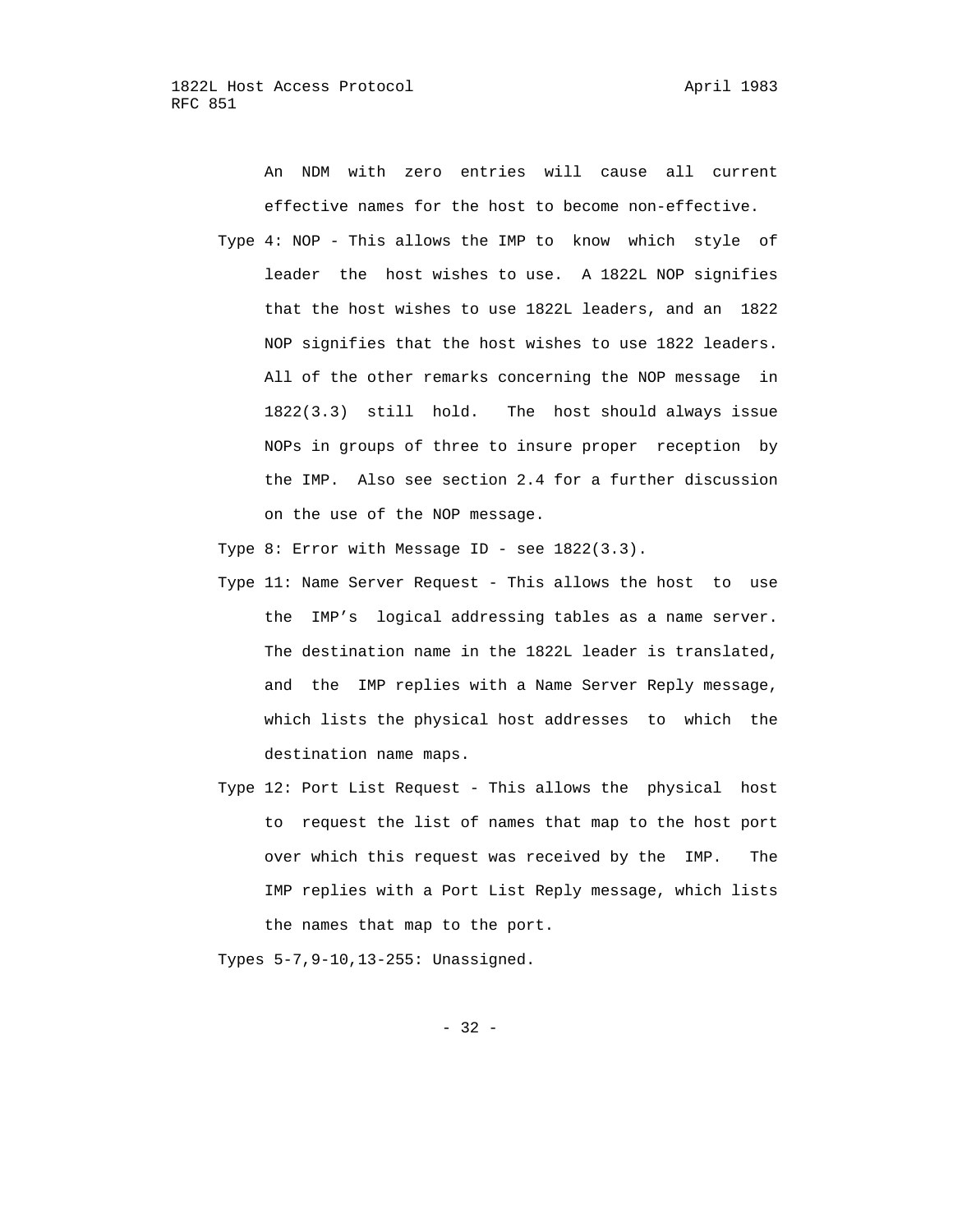#### Bits 33-48: Source Host:

 This field contains one of the source host's 1822L names (or, alternatively, the 1822L address of the host port the message is being sent over). This field is not automatically filled in by the IMP, as in the 1822 protocol, because the host may be known by several names and may wish to use a particular name as the source of this message. All messages from the same host need not use the same name in this field. Each source name, when used, is checked for authorization, effectiveness, and actually belonging to this host. Messages using names that do not satisfy all of these requirements will not be delivered, and will instead result in an error message being sent back into the source host. If the host places its 1822L address in this field, the address is checked to insure that it actually represents the host port where the message originated. If the message is destined for an 1822 host on a non-C/30 IMP, this field MUST contain the source host's 1822L address (see figure 4 in section 2.2.4).

## Bits 49-64: Destination Host:

 This field contains the 1822L name or address of the destination host. If it contains a name, the name will be checked for effectiveness, with an error message returned to

 $- 33 -$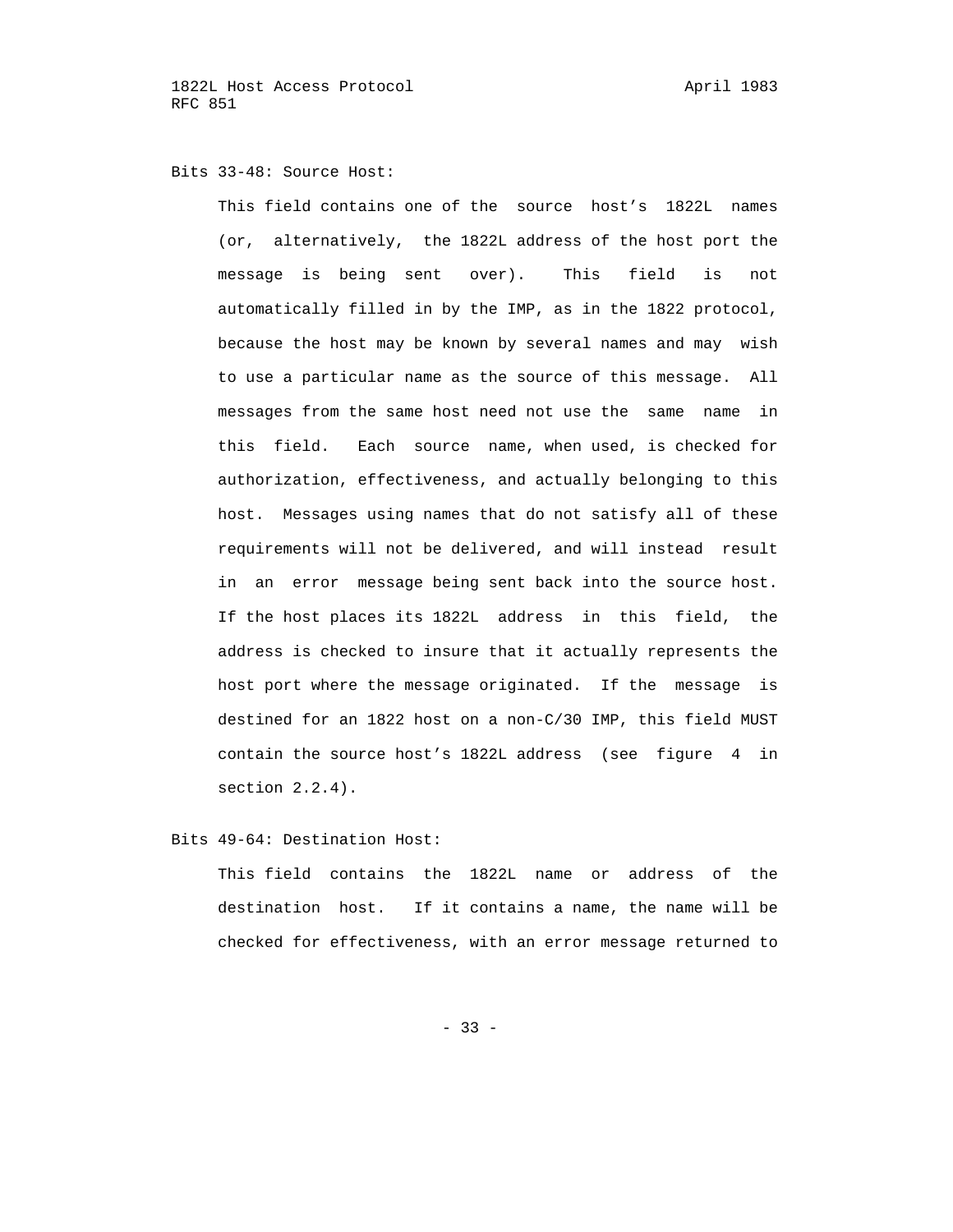the source host if the name is not effective. If the message is destined for an 1822 host on a non-C/30 IMP, this field MUST contain the destination host's 1822L address (see figure 4 in section 2.2.4).

Bits 65-76: Message ID:

 This is a host-specified identification used in all type 0 and type 8 messages, and is also used in type 2 messages. When used in type 0 messages, bits 65-72 are also known as the Link Field, and should contain values specified in Assigned Numbers [4] appropriate for the host-to-host protocol being used.

Bits 77-80: Sub-type:

This field is used as a modifier by message types 0, 2, 4, and 8.

Bits 81-96: Unused, must be zero.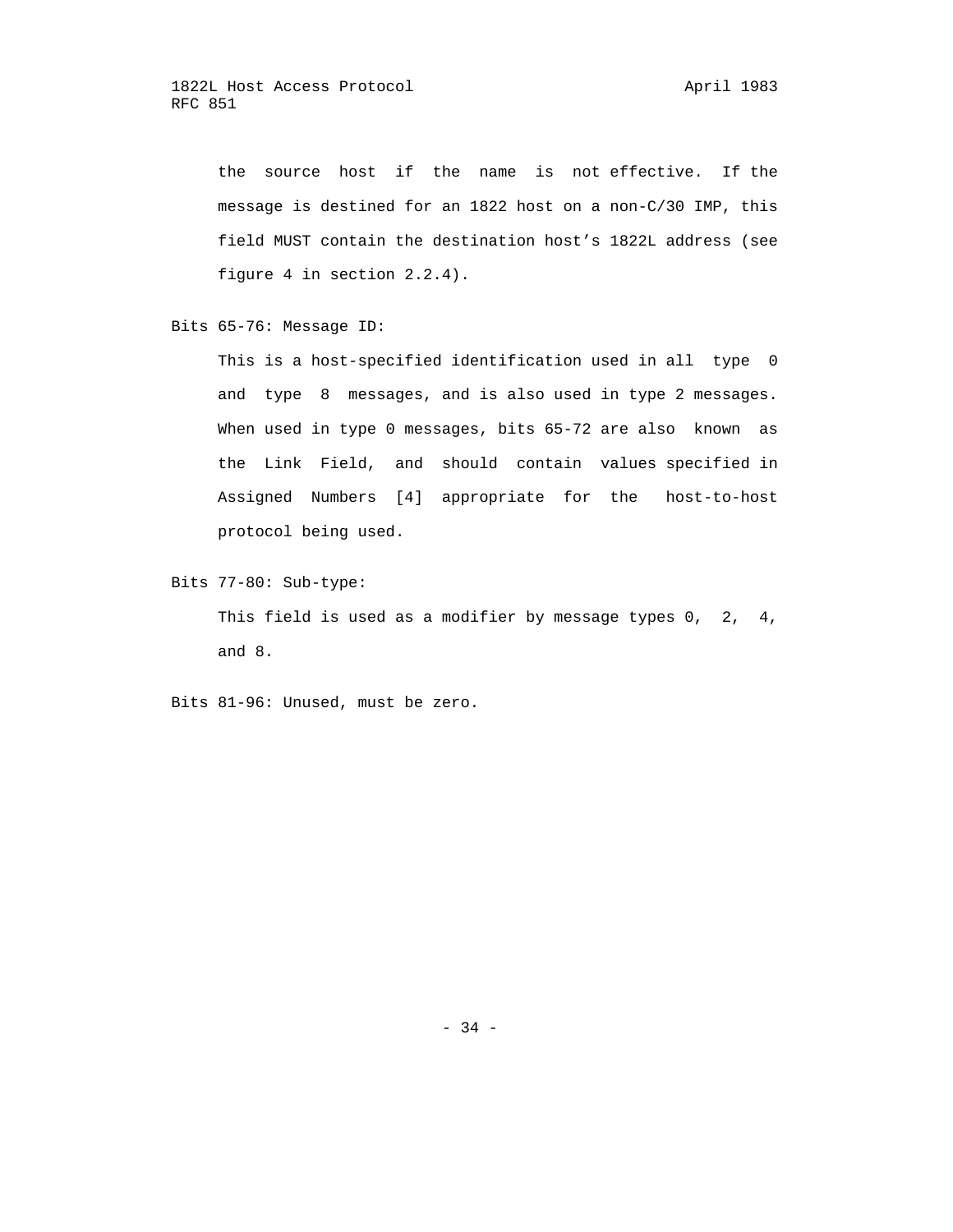1822L Host Access Protocol and April 1983 RFC 851

# 3.2 IMP-to-Host 1822L Leader Format

| 1<br>-------                                |   | 4 5 8 9<br>------+ |                                      | 16                                                                               |  |  |
|---------------------------------------------|---|--------------------|--------------------------------------|----------------------------------------------------------------------------------|--|--|
| Unused   I2H   Handling Type                |   | 1822L  <br>Flag    |                                      | -------+--------+----------------+                                               |  |  |
| 17 20 21 22 24 25                           |   |                    |                                      | 32<br>+--------+-+------+----------------+                                       |  |  |
| --------                                    | c | $ T $ Leader $ $   |                                      | Unused $\lvert R \rvert$ Flags $\lvert$ Message Type<br>------+----------------+ |  |  |
| 33                                          |   |                    | _______________________              | 48                                                                               |  |  |
|                                             |   | Source Host        |                                      | --------------------                                                             |  |  |
| 49                                          |   |                    | -----------------------------        | 64                                                                               |  |  |
|                                             |   |                    | Destination Host                     |                                                                                  |  |  |
| 65                                          |   |                    | --------+-------                     | 76 77 80                                                                         |  |  |
| Sub-type <br>Message ID                     |   |                    |                                      |                                                                                  |  |  |
| ____________<br>96<br>81<br>_______________ |   |                    |                                      |                                                                                  |  |  |
|                                             |   |                    | Message Length<br>------------------ |                                                                                  |  |  |

Figure 7. IMP-to-Host 1822L Leader Format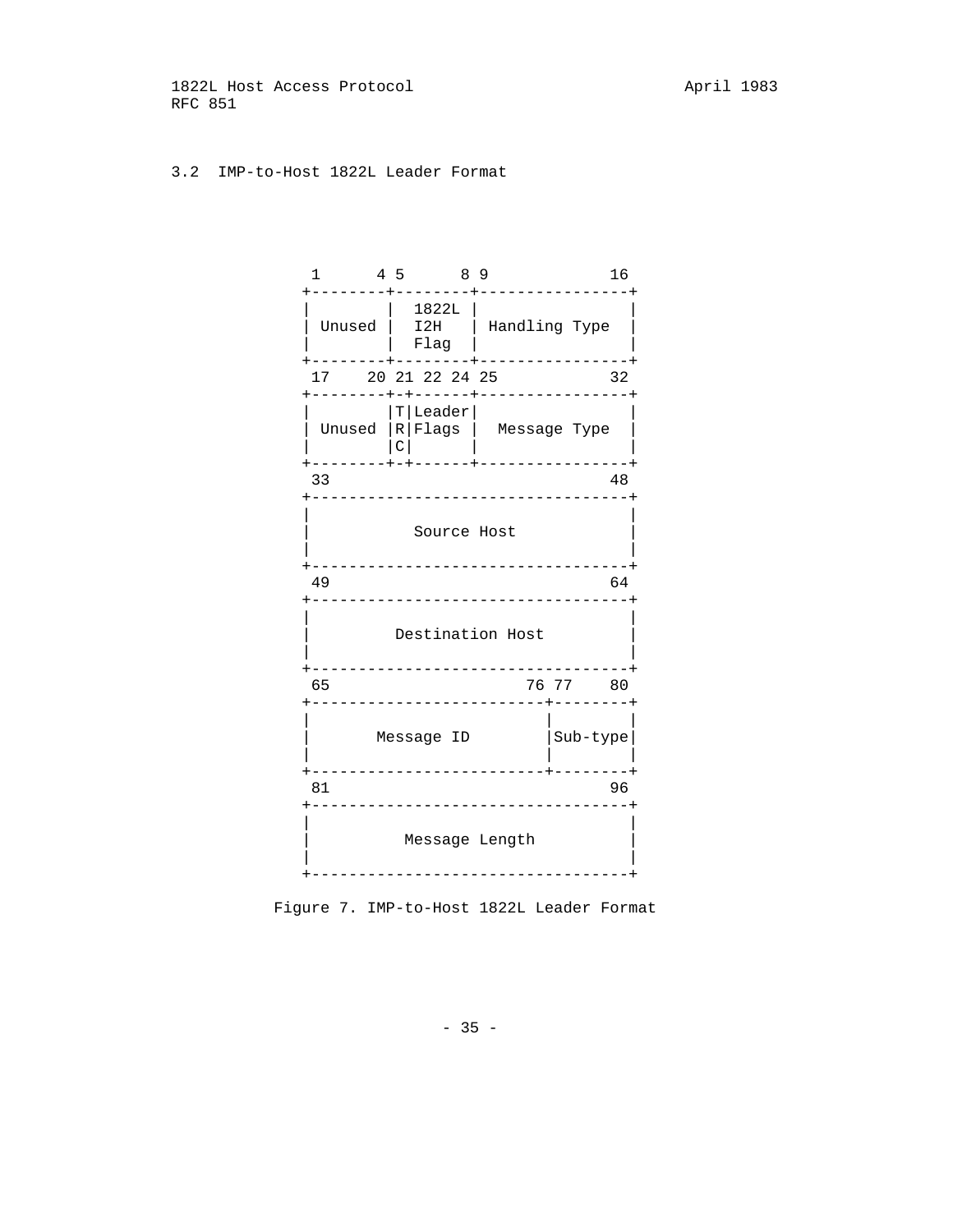1822L Host Access Protocol and April 1983 RFC 851

Bits 1-4: Unused and set to zero.

Bits 5-8: 1822L IMP-to-Host Flag:

This field is set to decimal 14 (1110 in binary).

Bits 9-16: Handling Type:

 This has the value assigned by the source host (see section 3.1). This field is only used in message types 0, 5-9, and 15.

Bits 17-20: Unused and set to zero.

Bit 21: Trace Bit:

 If equal to one, the source host designated this message for tracing as it proceeds through the network. See 1822(5.5).

Bits 22-24: Leader Flags:

Bit 22: Available as a destination host flag.

Bits 23-24: Reserved for future use, set to zero.

Bits 25-32: Message Type:

 Type 0: Regular Message - All host-to-host communication occurs via regular messages, which have several sub types. The sub-type field (bits 77-80) is the same as sent in the host-to-IMP leader (see section 3.1). Type 1: Error in Leader - See 1822(3.4). Type 2: IMP Going Down - See 1822(3.4).

 $- 36 -$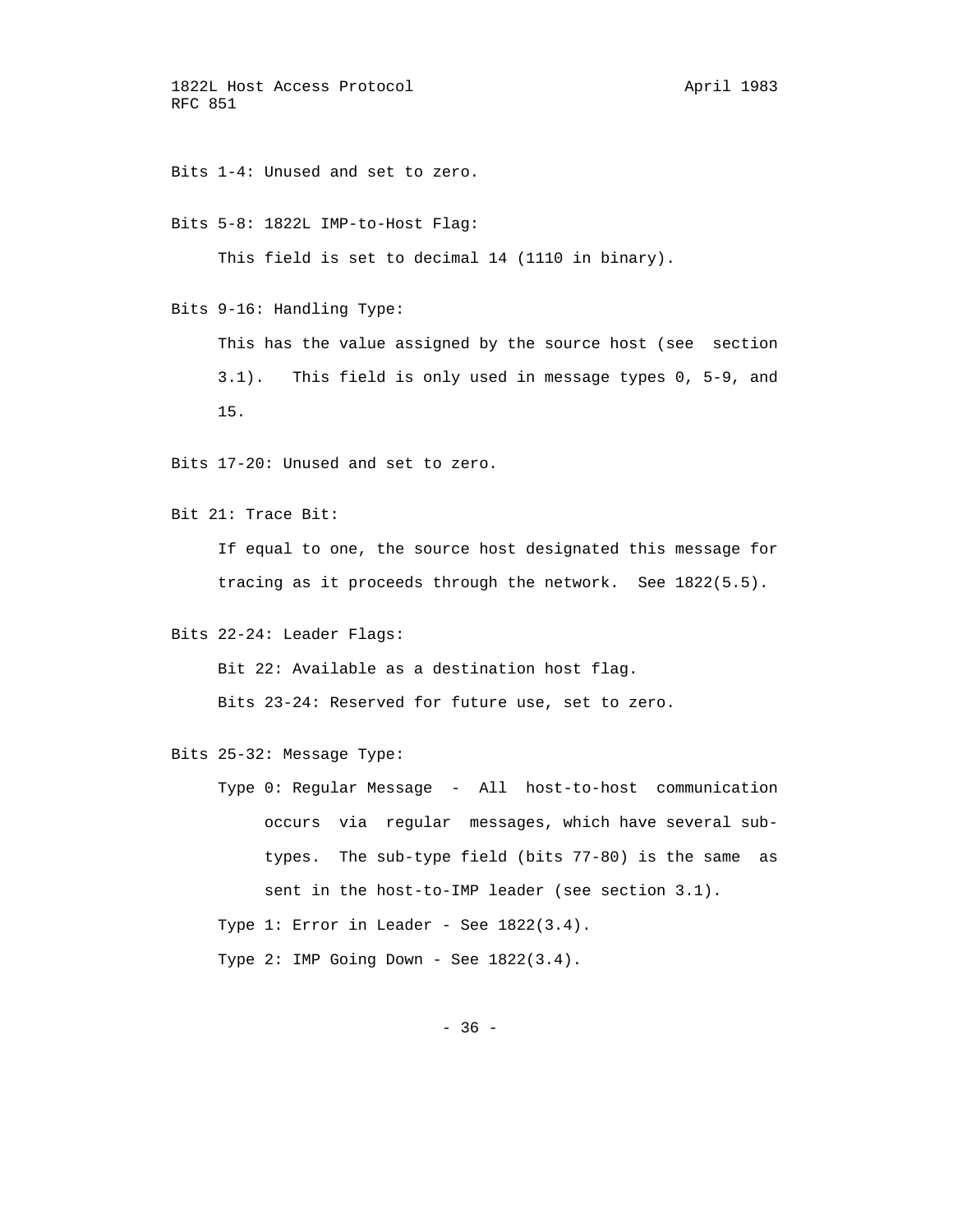- Type 3: NDM Reply This is a reply to the NDM host-to-IMP message (see section 3.1). It will have the same number of entries as the NDM message that is being replying to, and each listed 1822L name will be accompanied by a zero or a one (see figure 6). A zero signifies that the name is not effective, and a one means that the name is now effective.
- Type 4: NOP The host should discard this message. It is used during initialization of the IMP/host communication. The Destination Host field will contain the 1822L Address of the host port over which the NOP is being sent. All other fields are unused.
- Type 5: Ready for Next Message (RFNM) See 1822(3.4).
- Type 6: Dead Host Status See 1822(3.4).
- Type 7: Destination Host or IMP Dead (or unknown) See 1822(3.4).
- Type  $8:$  Error in Data See  $1822(3.4)$ .
- Type 9: Incomplete Transmission See 1822(3.4).
- Type 10: Interface Reset See 1822(3.4).
- Type 11: Name Server Reply This reply to the Name Server Request host-to-IMP message contains a word with the selection policy and the number of physical addresses to which the destination name maps, followed by two words per physical address: the first word contains an

- 37 -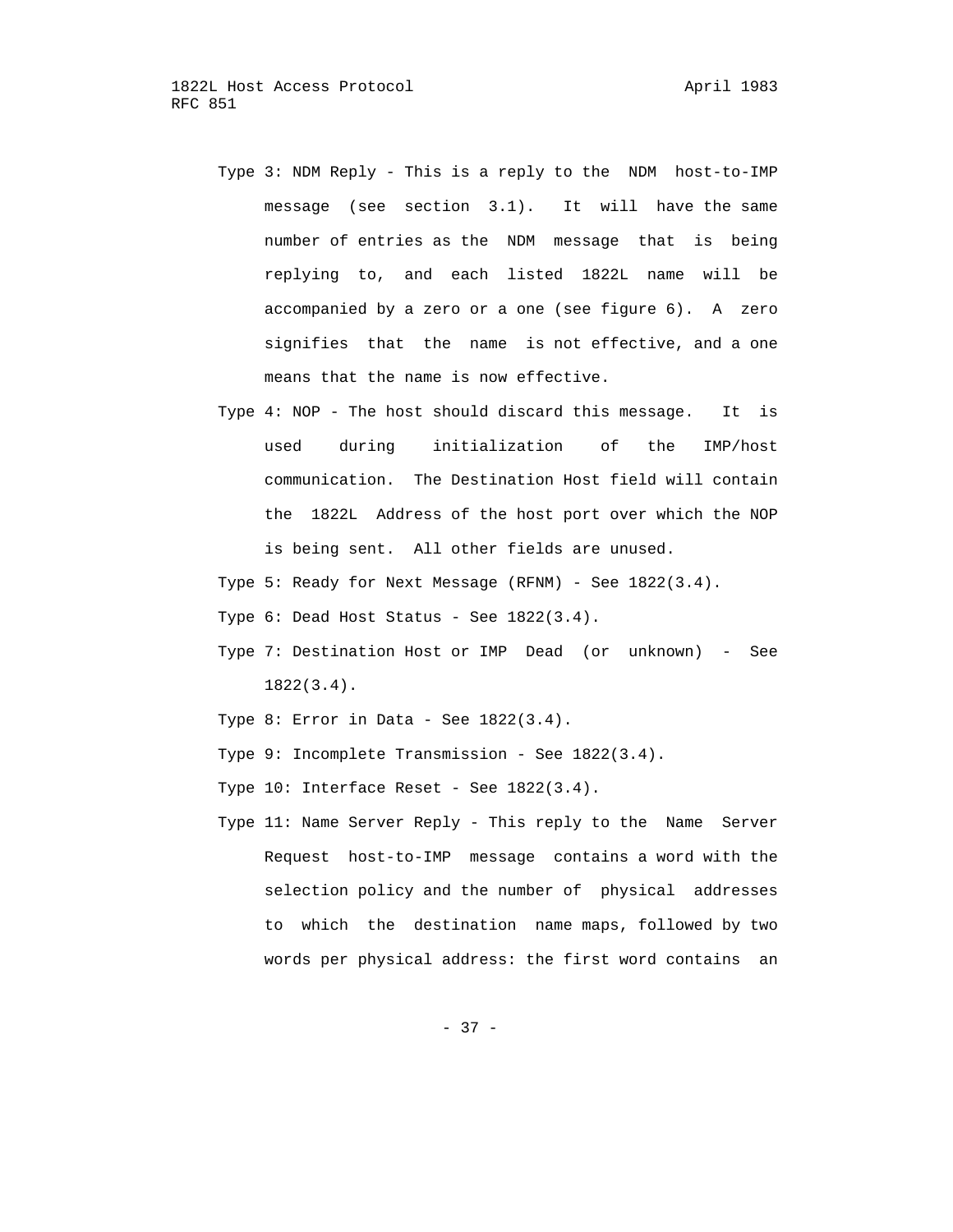1822L address, and the second word contains a bit signifying whether or not that particular translation is effective and the routing distance (in 6.4 ms units) to the address's IMP. In figure 8, EFF is 1 for effective and 0 for non-effective, and POL is a two-bit number indicating the selection policy for the name (see section 2.2.2):

- 0: First reachable.
- 1: Closest physical address.
- 2: Load leveling.
- 3: Unused.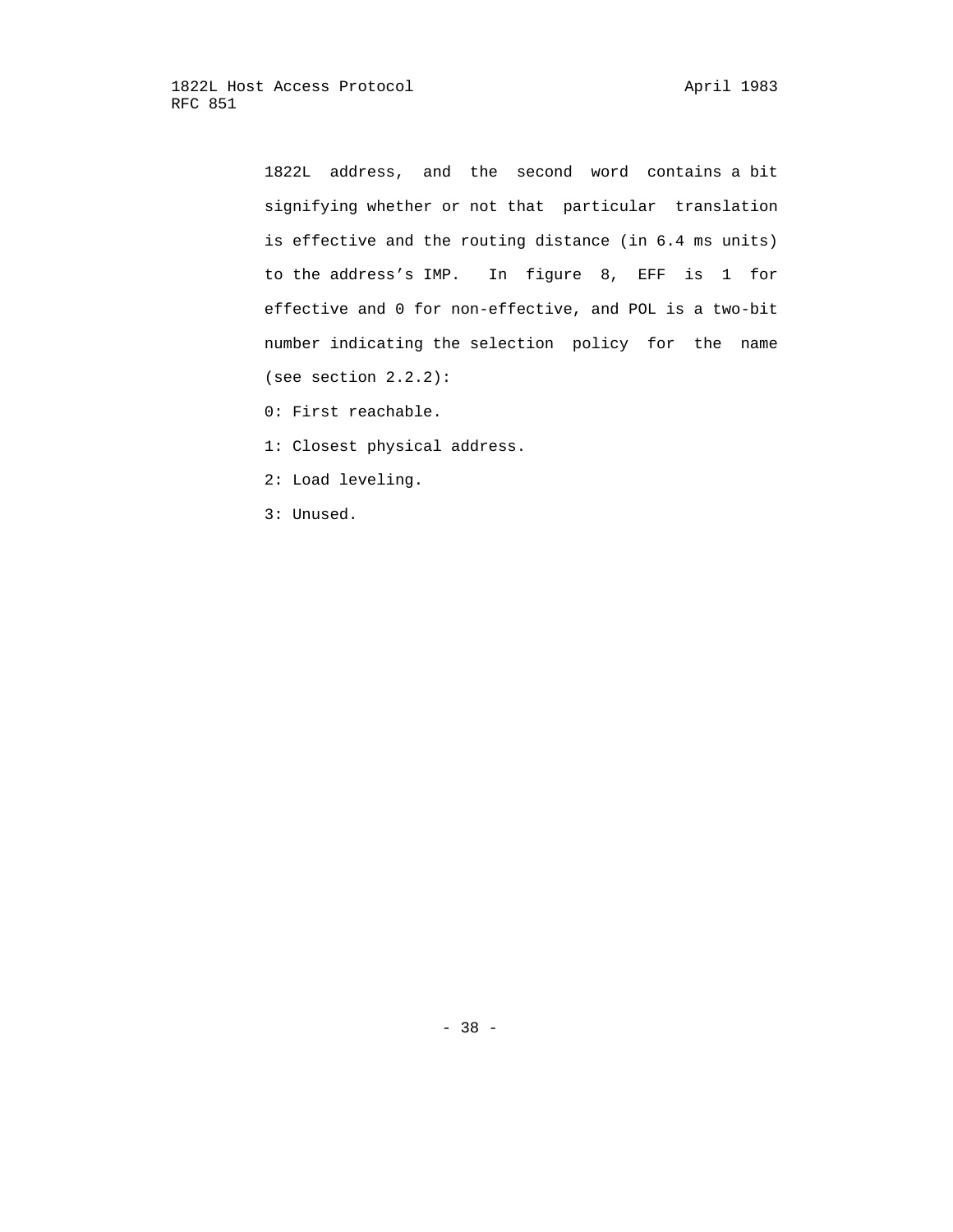|                             |               |             | 16 17   |               |                               |      | 32 33   |                      |                  | 48  |  |
|-----------------------------|---------------|-------------|---------|---------------|-------------------------------|------|---------|----------------------|------------------|-----|--|
|                             |               | <b>0E00</b> |         |               |                               | 000B |         |                      | 0000             |     |  |
| 49                          |               |             | 64 65   |               |                               |      | 80 81   |                      |                  | 96  |  |
|                             | dest. name    |             |         |               |                               | 0000 |         |                      | 0000             |     |  |
| 97<br>$+-+$                 |               |             | 112 113 |               |                               |      | 128 129 |                      |                  | 144 |  |
| Ρ<br>$\Omega$<br>L<br>$+-+$ |               |             |         |               | $\#$ of addrs   1822L addr #1 |      |         | $E_{\parallel}$<br>F | $F$ routing dist |     |  |
| 145                         |               |             | 160 161 |               |                               |      | 176     |                      |                  |     |  |
|                             | 1822L addr #2 |             |         | Е<br> F <br>F | routine dist                  |      |         |                      | etc.             |     |  |

Figure 8. Name Server Reply Format

 Type 12: Port List Reply - This is the reply to the Port List Request host-to-IMP message. It contains the number of names that map to this physical host port, followed by two words per name: the first word contains an 1822L name that maps to this port, and the second contains either a zero or a one, signifying whether or not that particular translation is effective. The format is identical to the type 3 NDM Reply message

- 39 -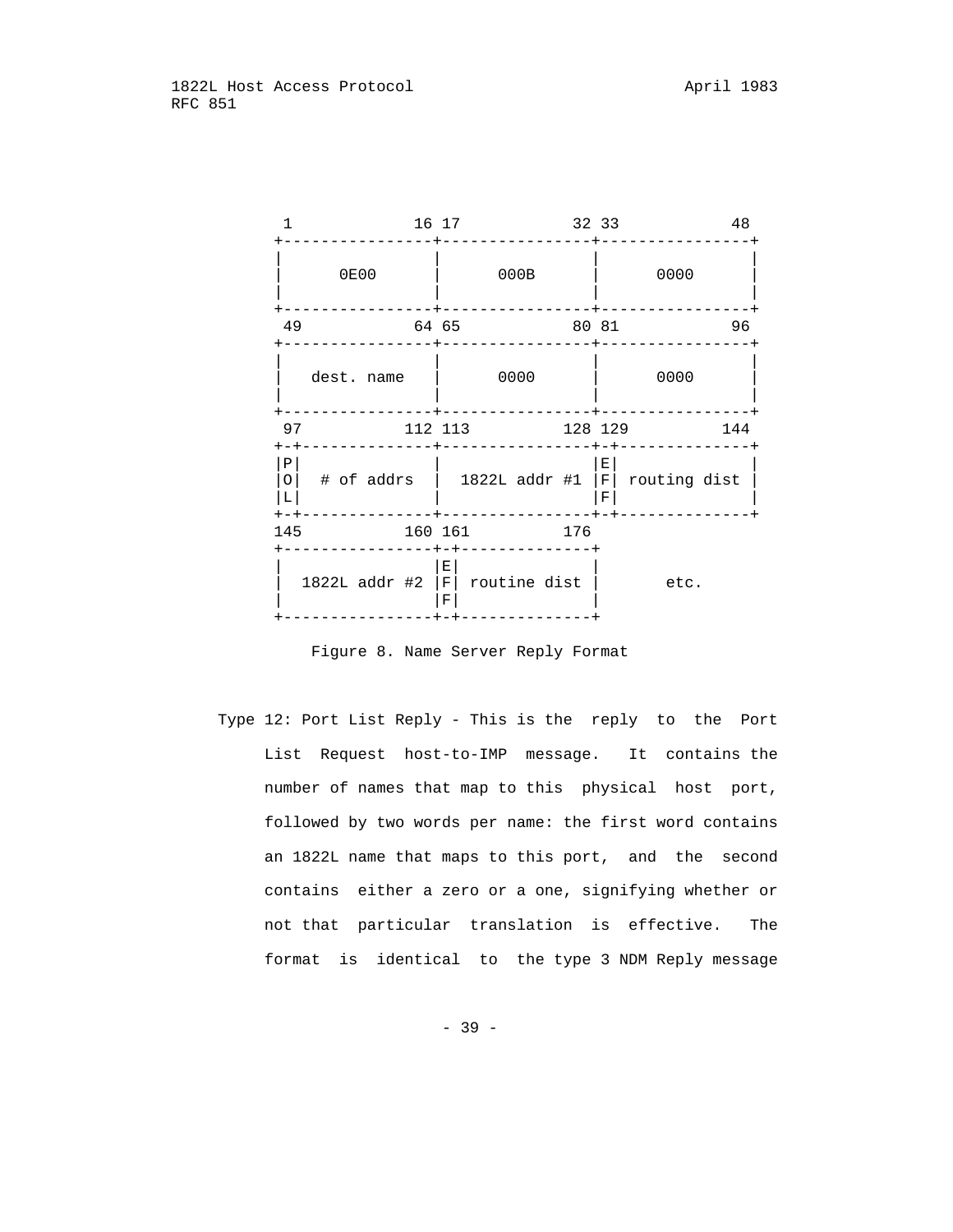(see figure 6).

- Type 15: 1822L Name or Address Error This message is sent in response to a type 0 message from a host that contained an erroneous Source Host or Destination Host field. Its sub-types are:
	- 0: The Source Host 1822L name is not authorized or not effective.
	- 1: The Source Host 1822L address does not match the host port used to send the message.
	- 2: The Destination Host 1822L name is not authorized.
	- 3: The physical host to which this singly-homed Destination Host name translated is authorized and up, but not effective. If the host was actually down, a type 7 message would be returned, not a type 15.
	- 4: The Source or Destination Host field contains a 1822L name, but the host being addressed is on a non-C/30 IMP (see figure 4 in section 2.2.4).
	- 5: The multi-homed Destination Host name is authorized, but has no available effective translations.
	- 6: A logically-addressed uncontrolled packet was sent to a dead or non-effective host port. However, if it is resubmitted, there may be another effective host port to which the IMP may be able to attempt

 $- 40 -$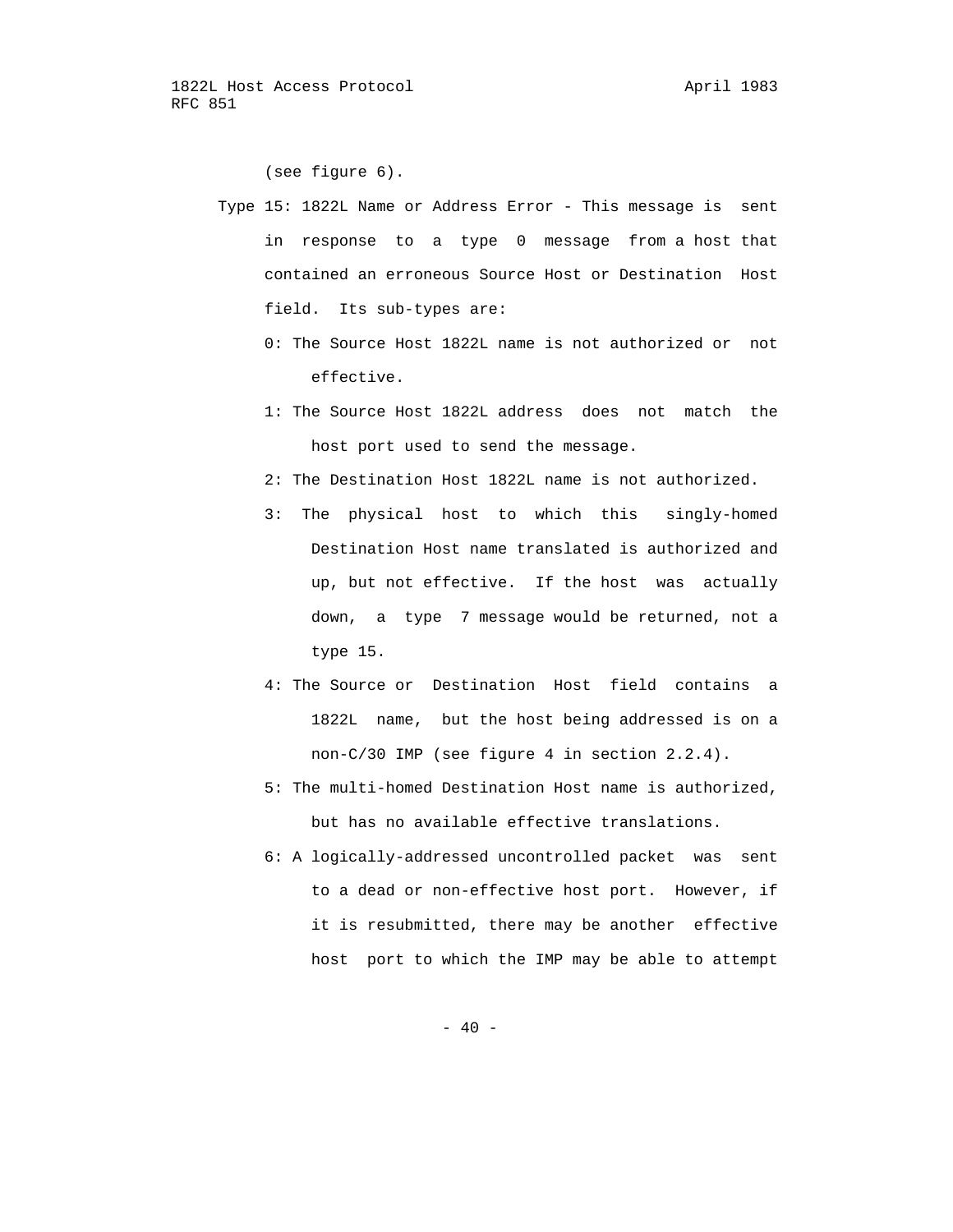1822L Host Access Protocol April 1983 RFC 851

to send the packet.

7: Logical addressing is not in use in this network.

8-15: Unassigned.

Types 13-14,16-255: Unassigned.

Bits 33-48: Source Host:

 For type 0 messages, this field contains the 1822L name or address of the host that originated the message. All replies to the message should be sent to the host specified herein. For message types 5-9 and 15, this field contains the source host field used in a previous type 0 message sent by this host.

Bits 49-64: Destination Host:

 For type 0 messages, this field contains the 1822L name or address that the message was sent to. This allows the destination host to detect how it was specified by the source host. For message types 5-9 and 15, this field contains the destination host field used in a previous type 0 message sent by this host.

Bits 65-76: Message ID:

 For message types 0, 5, 7-9, and 15, this is the value assigned by the source host to identify the message (see section 3.1). This field is also used by message types 2

- 41 -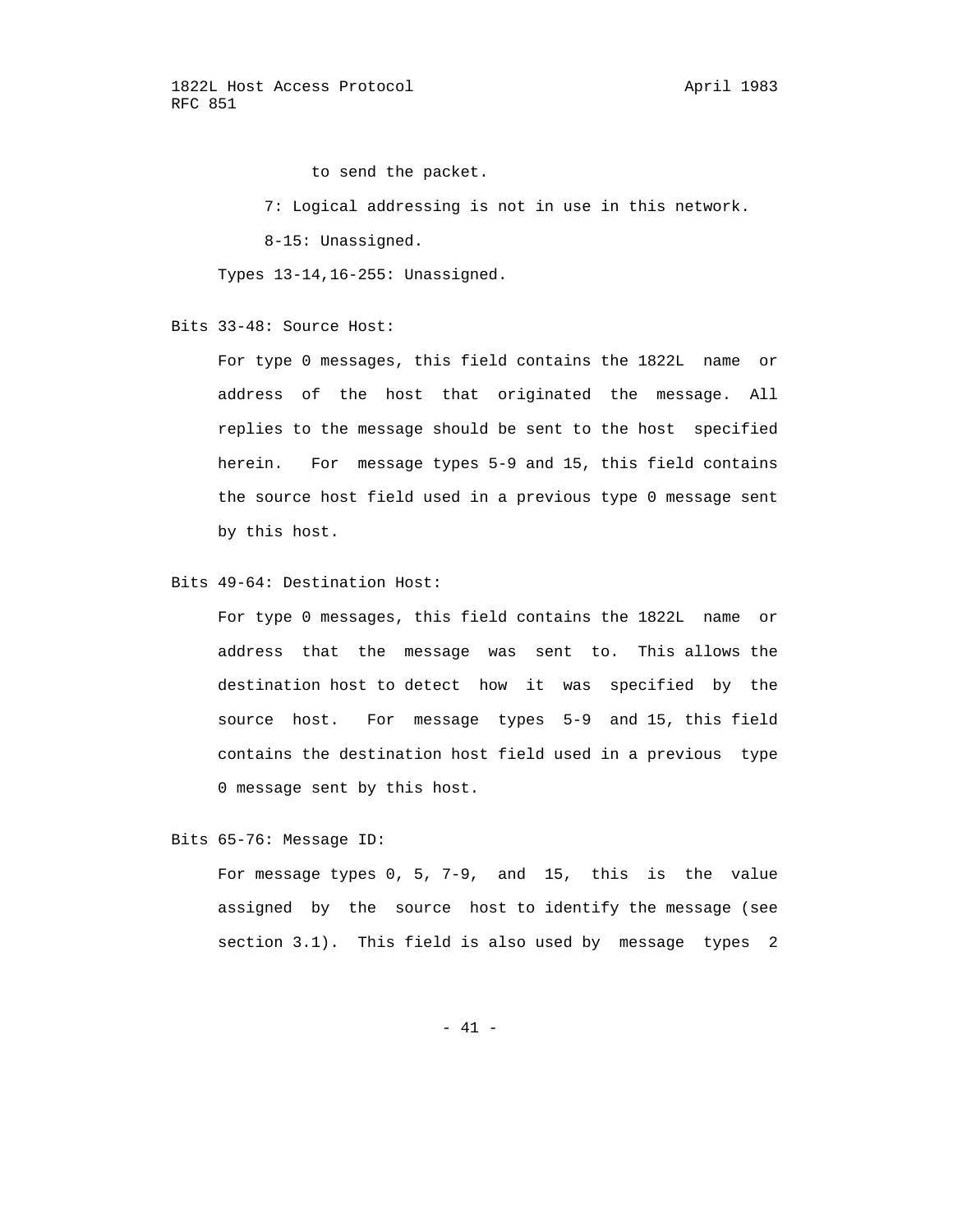and 6.

 Bits 77-80: Sub-type: This field is used as a modifier by message types 0-2, 5-7, 9, and 15.

Bits 81-96: Message Length:

 This field is contained in type 0, 3, 11, and 12 messages only, and is the actual length in bits of the message (exclusive of leader, leader padding, and hardware padding) as computed by the IMP.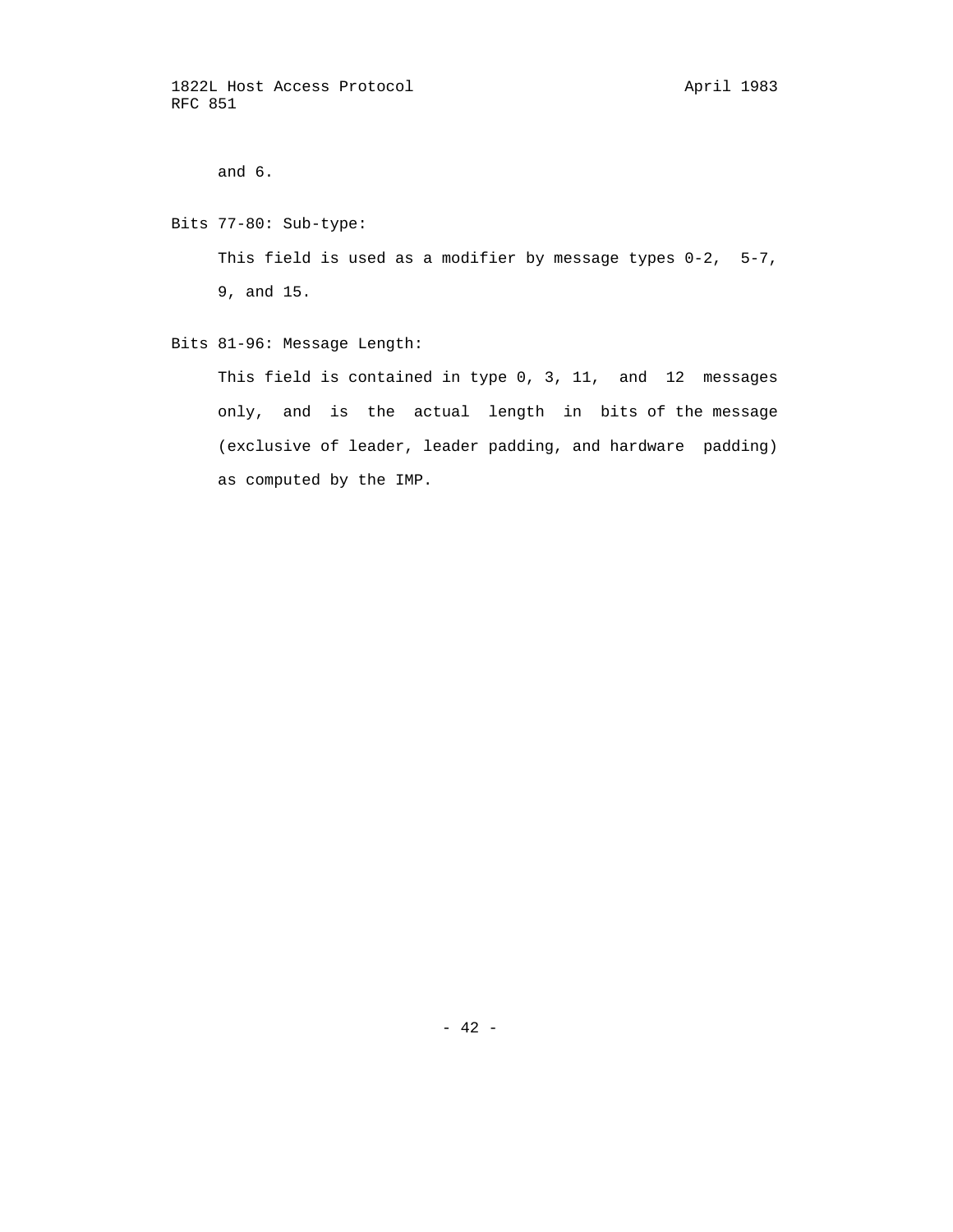# 4 REFERENCES

- [1] Specifications for the Interconnection of a Host and an IMP, BBN Report 1822, December 1981 Revision.
- [2] A. Malis, The ARPANET Short Blocking Feature, Request For Comments 852, April 1983.
- [3] E. C. Rosen et. al., ARPANET Routing Algorithm Improvements, Internet Experimenter's Note 183 (also published as BBN Report 4473, Vol. 1), August 1980, pp. 55-107.
- [4] J. Postel, Assigned Numbers, Request For Comments 820, January 1983, p. 11.